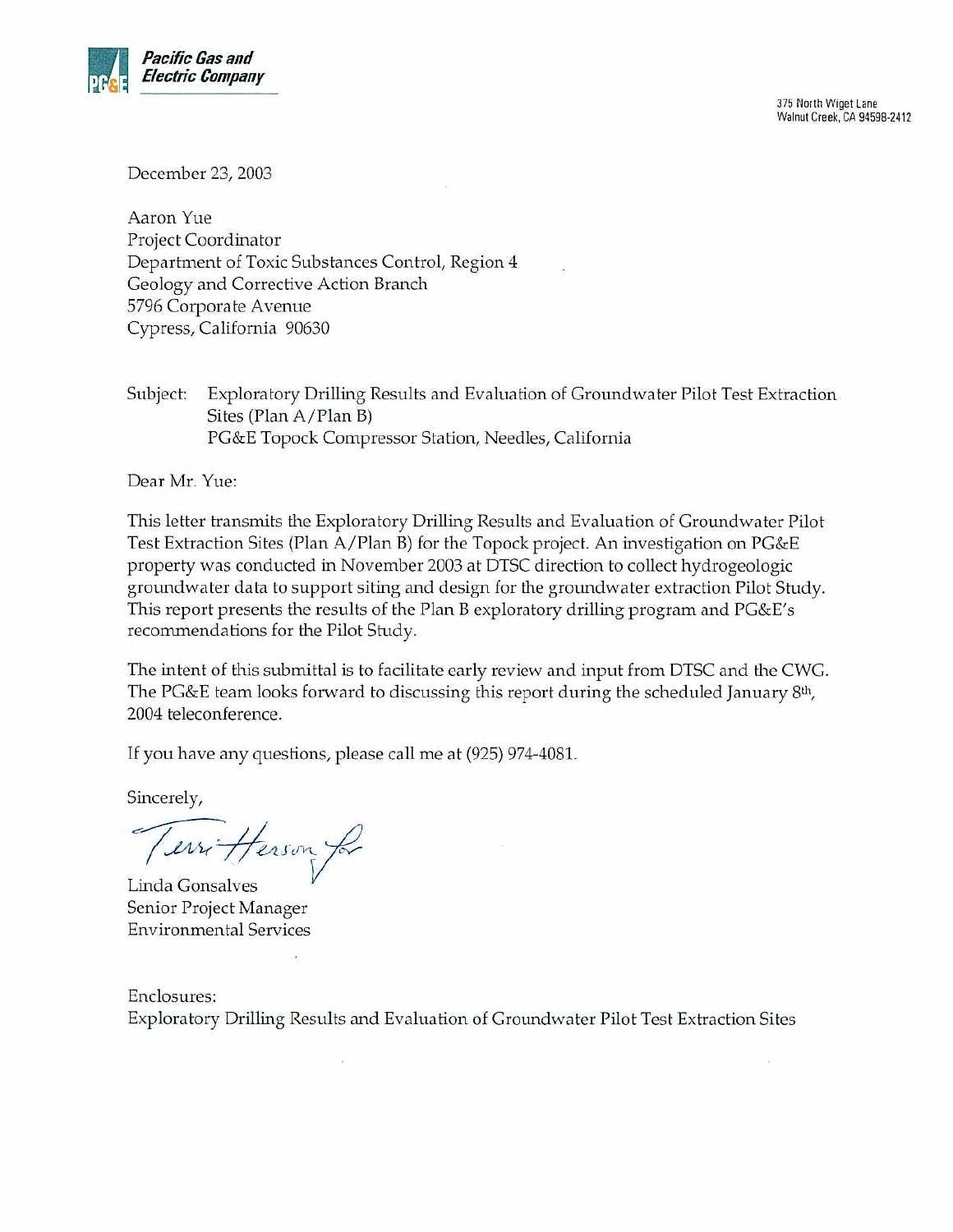Mr. Aaron Yue December 23, 2003 Page 2

cc: Robert Romero Department of Toxic Substances Control 5796 Corporate Avenue Cypress, California 90630

Alfredo Zanoria Department of Toxic Substances Control 5796 Corporate Avenue Cypress, California 90630

Nancy Long Office of Legal Counsel Department of Toxic Substances Control P.O. Box 806 Sacramento, California 95812

Robert Perdue Colorado River Basin Regional Water Quality Control Board 73-720 Fred Waring Drive, Suite 100 Palm Desert, California 92260

Denise Baker U.S. Fish and Wildlife Service 2301 West Royal Palm Road, Suite 103 Phoenix, Arizona 85021-4951

John Earle Havasu National Wildlife Refuge U.S. Fish and Wildlife Service P.O. Box 3009 Needles, California 92363

**Jeff Smith** U.S. Department of Interior **Bureau of Reclamation** P.O. Box 61470 Boulder City, Nevada 89006-1470

**Casey Padget** U.S. Department of the Interior Office of the Solicitor 755 Parfet Street, Suite 151 Lakewood, CO 80215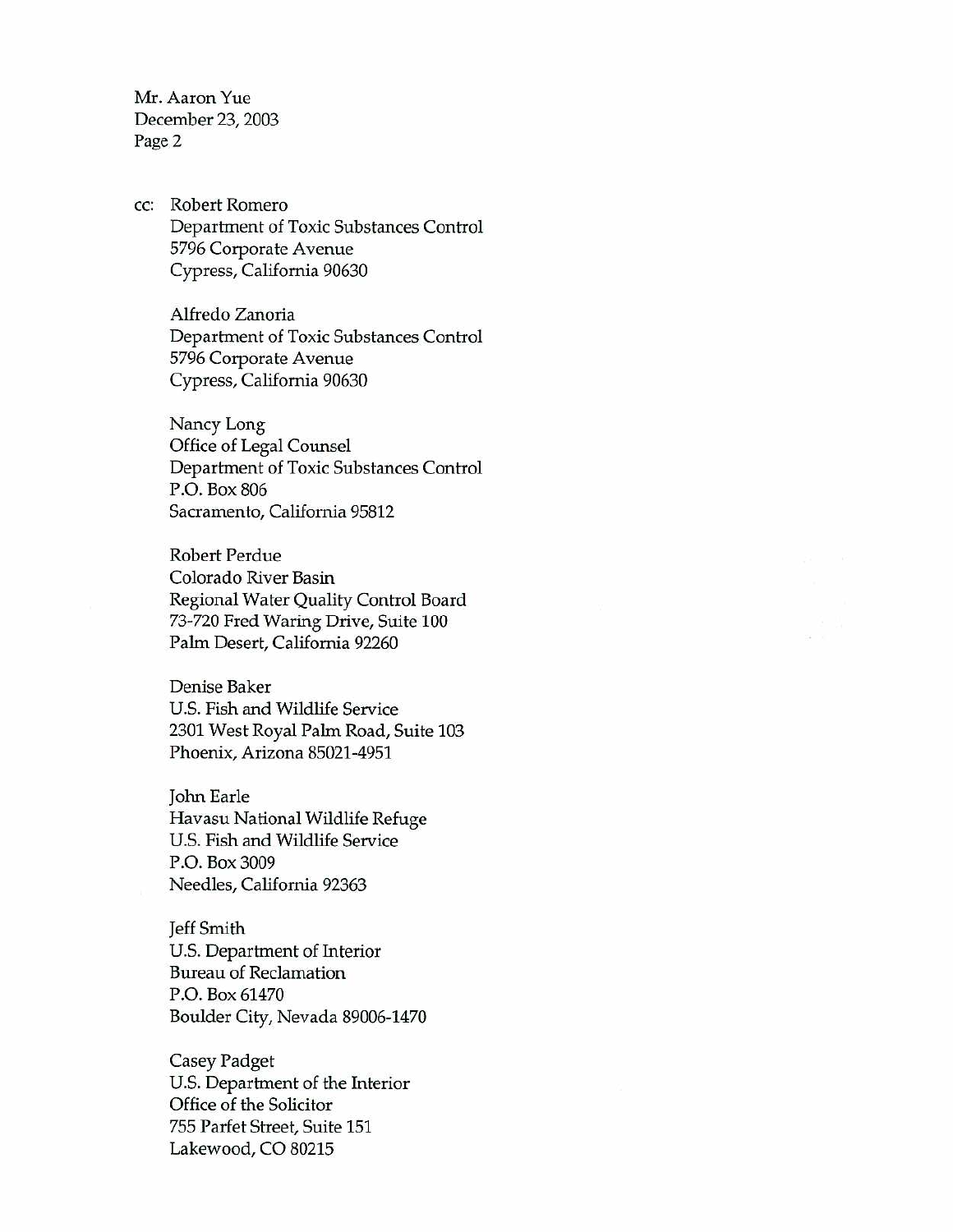Mr. Aaron Yue December 23, 2003 Page 3

> Paul Meyer U.S. Department of Interior **Bureau of Land Management** Denver Federal Center, Bldg. 50 P.O. Box 25047 (D-5100) Denver, Colorado 80225-0007

**Byard Kershaw** U.S. Department of Interior **Bureau of Land Management** 222 N. Central Avenue Phoenix, Arizona 85004

Lisa Anderson, PhD Metropolitan Water District of Southern California 700 North Alameda Street Los Angeles, California 90012

Peter Martin U.S. Geological Survey 5735 Kearny Villa Road, Suite O San Diego, California 92123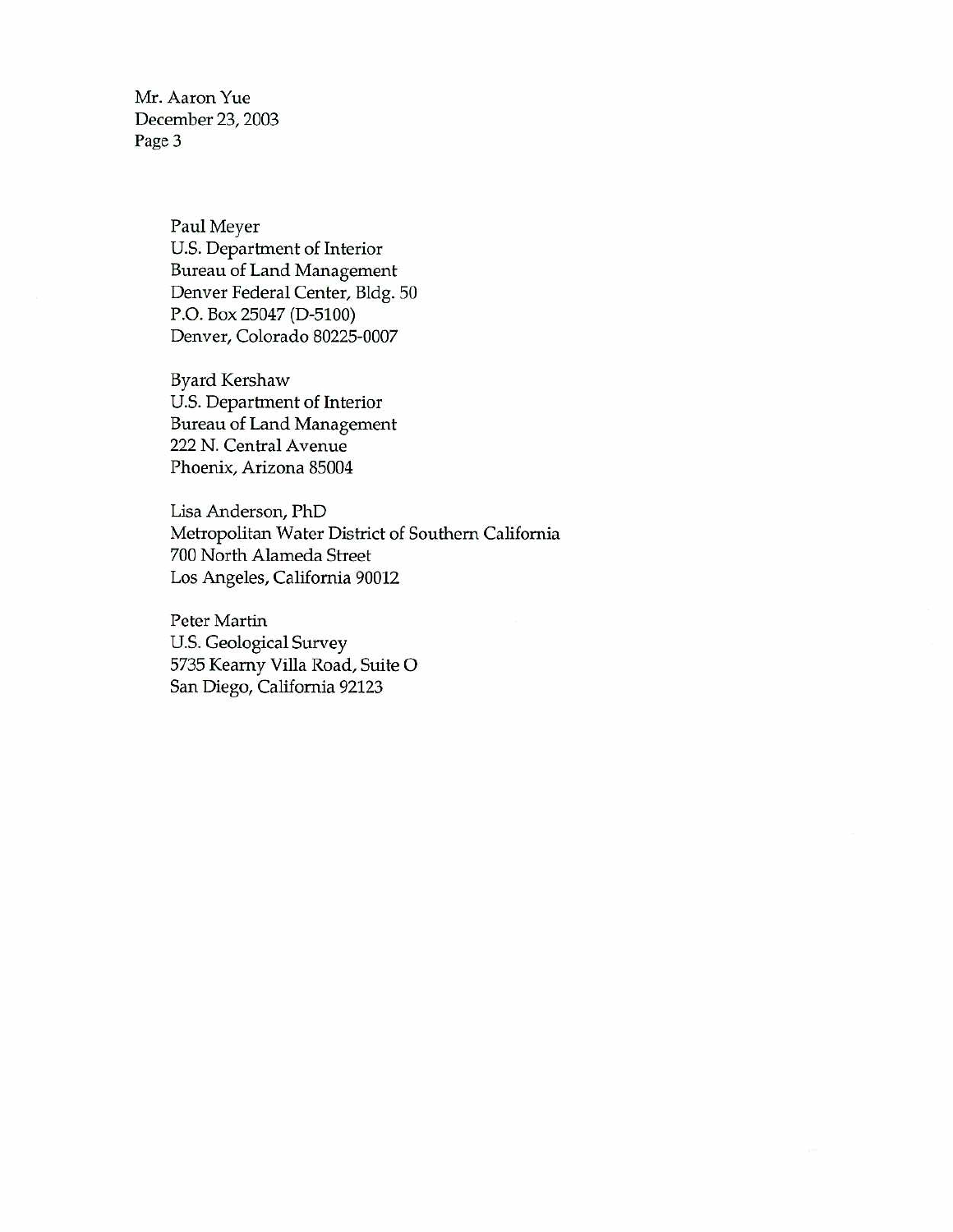# **Exploratory Drilling Results and Evaluation of Groundwater Pilot Test Extraction Sites (Plan A/Plan B)**

# **Addendum to the Technical Memorandum Groundwater Pilot Study**

**PG&E Topock Compressor Station Needles, California**

Prepared for **California Department of Toxic Substances Control**

> On behalf of **Pacific Gas & Electric Company**

> > **December 23, 2003**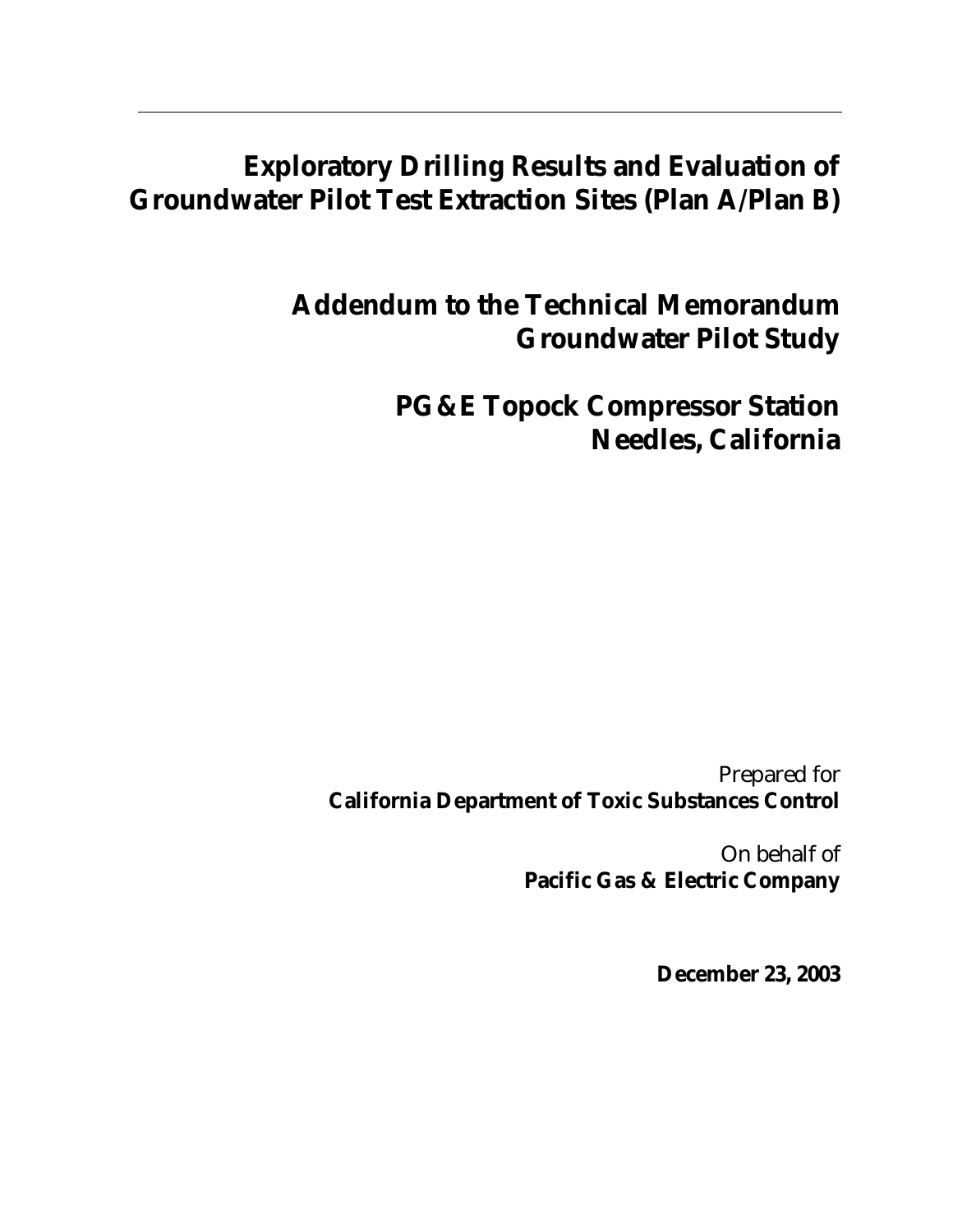### **Table of Contents**

| 1.0 |                                                                    |  |
|-----|--------------------------------------------------------------------|--|
| 2.0 |                                                                    |  |
| 3.0 |                                                                    |  |
| 4.0 |                                                                    |  |
| 5.0 | Summary and Results of the Exploratory Drilling Program (Plan B) 3 |  |
|     |                                                                    |  |
|     |                                                                    |  |
|     |                                                                    |  |
| 6.0 |                                                                    |  |
| 7.0 |                                                                    |  |
| 8.0 |                                                                    |  |
|     |                                                                    |  |

### **Tables**

| Table 1 | Grain Size Results from TW-1/GTB-1 Core Samples                                                          |
|---------|----------------------------------------------------------------------------------------------------------|
| Table 2 | Select Water Quality Parameters at TW-1 (Well Development, Initial and<br><b>Confirmation Sampling</b> ) |
| Table 3 | Initial TW-1 Water Quality Results                                                                       |
| Table 4 | Source of Influent for Pilot Treatment Plant Design                                                      |

# **Figures**

| Figure 1 Site Plan Showing Plan A and Plan B Sites |
|----------------------------------------------------|
| Figure 2 Hydrogeologic Cross Section               |

- Figure 3 TW-1 Well Completion Showing Geophysical Logs, Core Collection and Lithology
- Figure 4 Stiff Diagram

### **Attachments**

- A Boring Log
- B Step-Drawdown Test Data and Drawdown Plots
- C Laboratory Data Reports & Chain of Custodies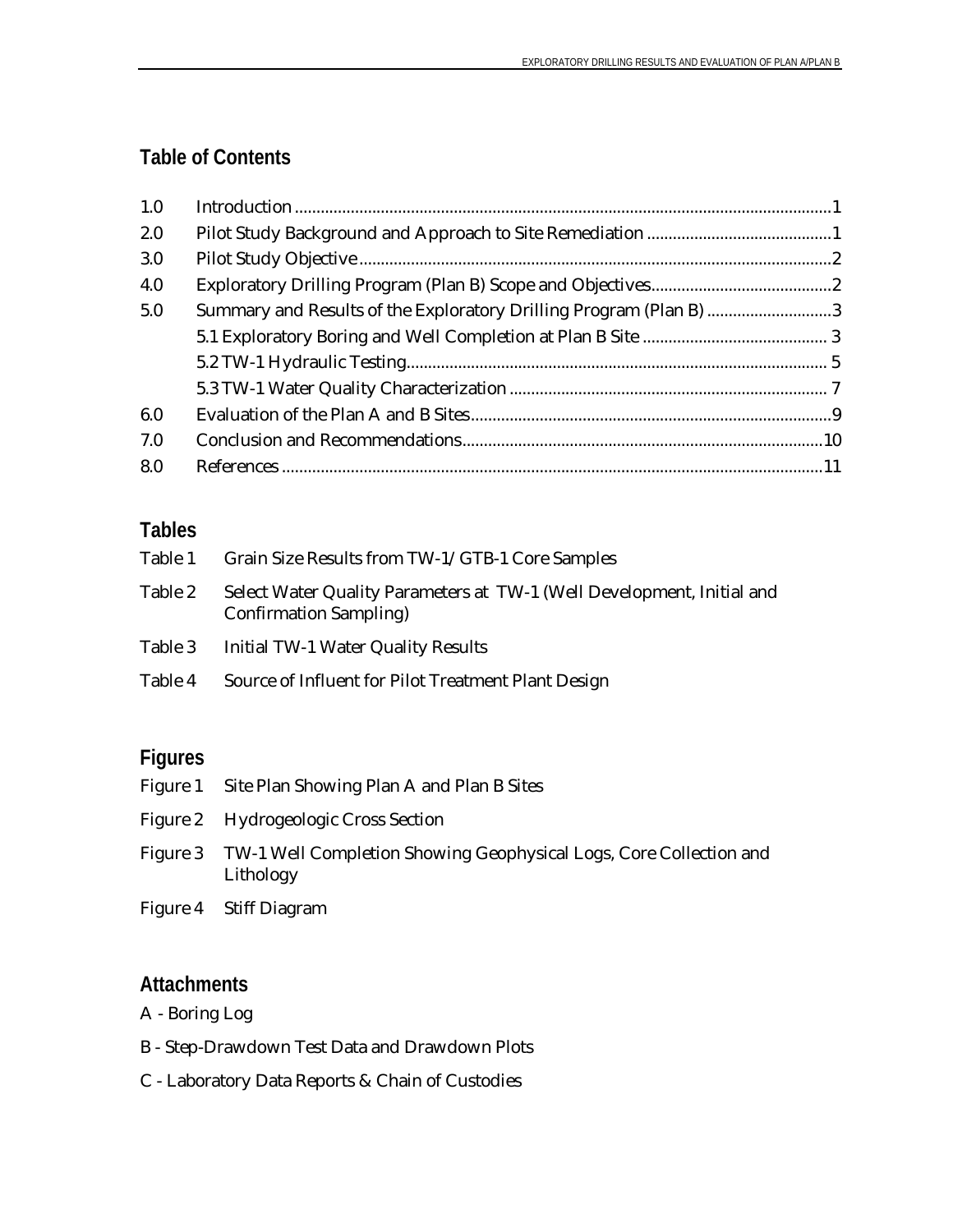### **1.0 Introduction**

This Evaluation of Groundwater Pilot Test Extraction Sites (Plan A/Plan B) serves as an addendum to the Groundwater Pilot Study Technical Memorandum (PG&E, 2003). As presented in the Technical Memorandum, Pacific Gas and Electric Company (PG&E) will conduct pilot scale groundwater extraction and treatment at the Topock Compressor Station in San Bernardino County, California. The implementation strategy for the Pilot Study consists of installing one extraction (pumping) well, conveying extracted groundwater to a skid mounted treatment unit, and reusing treated water at the Compressor Station.

Two possible locations for the pilot test extraction well are considered: Plan A on the Havasu National Wildlife Refuge (HNWR) managed by the U.S. Fish and Wildlife Service (USFWS) and Plan B on PG&E property (Figure 1). The initial plan (Plan A) for the Pilot Study proposed using the existing well PGE-06 located on the HNWR. If well PGE-06 is not serviceable, PG&E may install a new extraction well nearby. Implementation of Plan A requires a Right of Way permit from the USFWS, which increases the time to implement this plan by a minimum of six months. Plan B is proposed as an alternative site for extraction of groundwater. Because the Right of Way permit would not be required, siting the well on PG&E-owned land thereby offers a scheduling advantage.

To assess the technical feasibility of Plan B, additional location-specific hydrogeologic information and groundwater data was needed. To obtain this data, PG&E conducted an exploratory drilling program at the Plan B site on PG&E property. The investigation was conducted in November 2003. The scope of work for the exploratory drilling was based on discussions with the California Environmental Protection Agency (CAL-EPA) Department of Toxic Substances Control (DTSC) and recommendations from the Topock Consultative Workgroup (CWG).

This report includes the results of the exploratory drilling program, evaluates Plan A and Plan B, and presents the rationale to implement the Pilot Study on PG&E property.

## **2.0 Pilot Study Background and Approach to Site Remediation**

The Pilot Study is part of the overall approach to the RCRA corrective measure process and is a step in establishing a long-term strategy for site remediation. The results of the Pilot Study will be used in conjunction with the results of the following work to develop a longterm remedial strategy:

- *Chromium Background Study* Planning for long-term remediation includes a background study to establish the range of naturally occurring hexavalent chromium [Cr(VI)] and total chromium [Cr(T)] concentrations near the site and in the surrounding region. Background concentrations ultimately will be considered when establishing cleanup goals for the site. In addition to the current groundwater monitoring program, PG&E will commence sampling for the background study in early 2004, upon DTSC's approval of the Background Study Work Plan (to be submitted in January 2004).
- *Groundwater Modeling* A numerical model is being developed to understand groundwater flow at the site and to identify potential groundwater extraction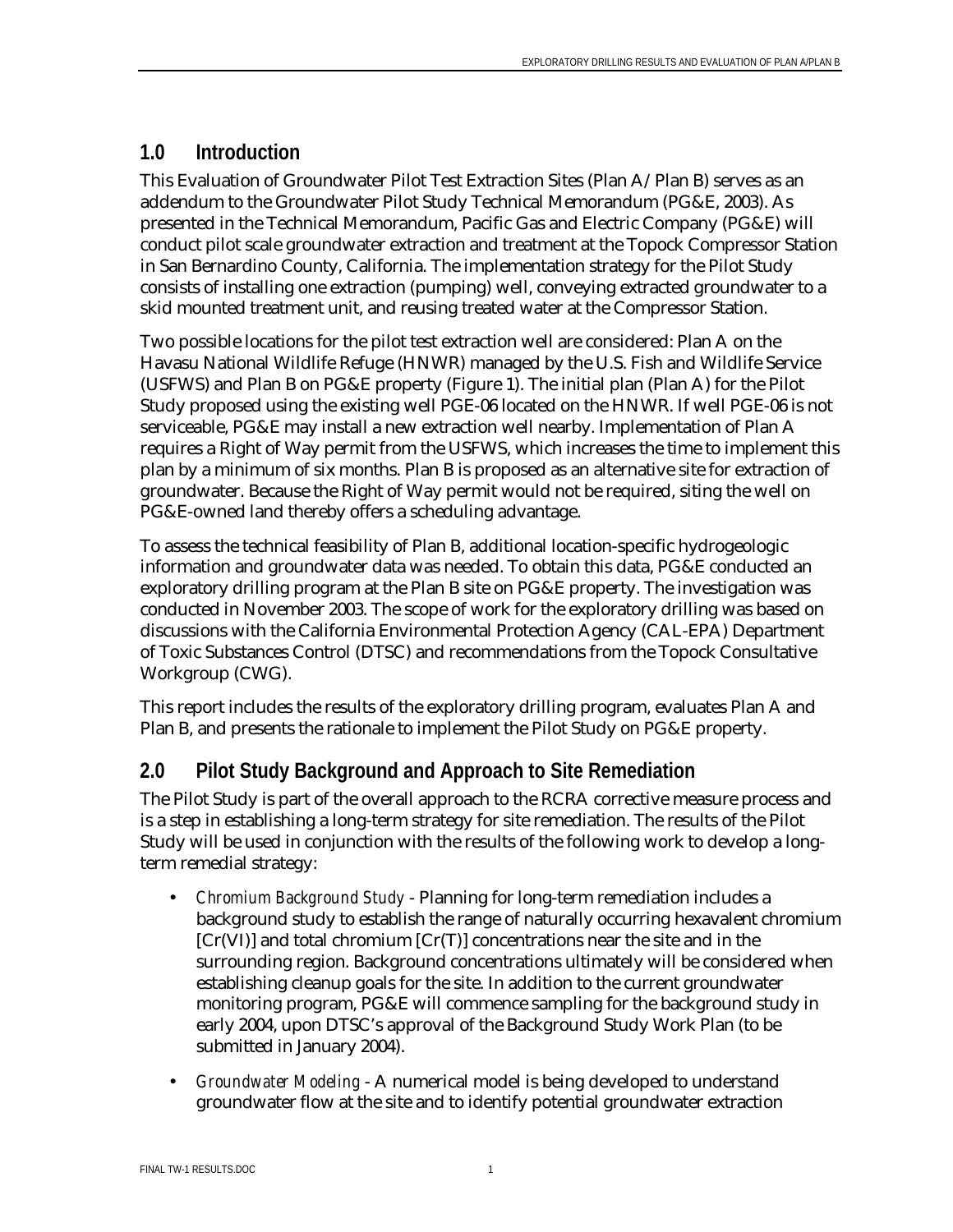locations for the long-term remedial system. The uncalibrated model will be used to optimize extraction or observation well locations for use in aquifer testing during the Pilot Study. With the information gained from the Pilot Study, the model will be calibrated and used to design a long-term plume containment and remediation strategy.

• *RCRA Corrective Measures, Technology Evaluation* - The RCRA corrective measures process facilitates the screening and evaluation of remediation technologies. To maximize the reduction of chromium in groundwater, the final remedy will also incorporate in-situ technologies. PG&E will proceed with laboratory testing and field efforts in 2004 to evaluate in-situ technologies, upon DTSC's approval of the In Situ Studies Work Plan (to be submitted in early 2004).

### **3.0 Pilot Study Objective**

The objective of this groundwater extraction Pilot Study is to initiate hydraulic control and mass removal of chromium in groundwater and acquire information necessary for the design of the final remedy. The Pilot Study will generate information on the hydraulic and hydrogeologic properties of the aquifer and the chromium reduction treatment process for full-scale application.

The Pilot Study system consists of the following components:

- Groundwater extraction from a single extraction well
- Conveyance of extracted water to a treatment unit located on PG&E property
- Treatment using chemical reduction/precipitation followed by filtration
- Reuse of the treated water in the compressor station cooling towers

The proposed extraction rate is 20 gallons per minute (gpm) and is limited by the capacity of PG&E's existing evaporation ponds (which serve as the discharge point for blowdown water from the cooling towers). The estimated influent concentration of Cr(VI) is expected to range from 1 to 5 milligrams per liter (mg/L). Other design parameters include influent concentrations of total dissolved solids (TDS) ranging from approximately 2,000 to 8,000 mg/L.

Additional hydraulic and geophysical testing will also be performed at other Topock Site locations as part of the Pilot Study. Details of the aquifer and geophysical testing activities will be presented in a separate document.

## **4.0 Exploratory Drilling Program (Plan B) Scope and Objectives**

A lack of location-specific information regarding the hydrogeologic conditions at the Plan B site led to exploratory drilling on PG&E property. The exploratory drilling program included groundwater sampling and analysis and hydraulic testing activities. This investigation was conducted in November 2003 based on the *Summary Workplan, Groundwater Exploratory Boring and Test Well*, approved by DTSC on November 13, 2003. The objectives of this investigation at the Plan B site were to: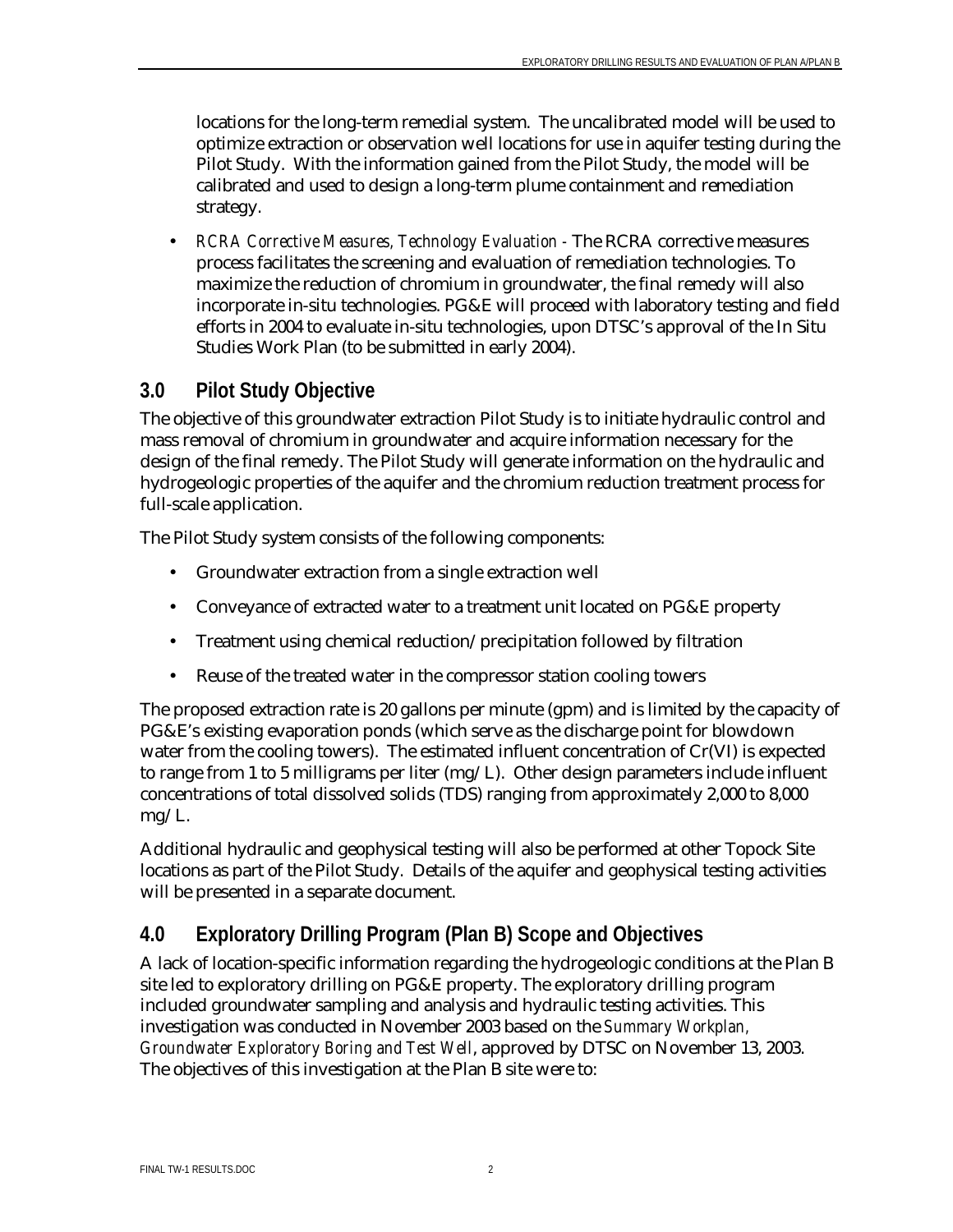- Determine the saturated thickness of the unconsolidated alluvial aquifer and evaluate its hydrogeologic characteristics at this location.
- Evaluate aquifer capacity and verify that the designed pumping rate would be attainable from a new well at the Plan B site.
- Sample the test well to characterize  $Cr(T)$ ,  $Cr(VI)$ , TDS, and other general chemistry concentrations in groundwater for the treatment process evaluation. The treatment process evaluation includes analysis of chromium and iron removal and performance of the reverse osmosis system.
- Compare groundwater quality composition at the test well to existing wells including PGE-06 (Plan A). This is necessary for verification of the treatment process design.

The scope of the exploratory program included:

- Drilling of an exploratory boring 20 feet into bedrock
- Depth-specific water sampling during drilling, if conditions allow
- Completion of a test well screened across the entire saturated alluvial aquifer
- Preliminary hydraulic testing of the test well to determine well yield and evaluate aquifer properties
- Sampling of the new test well to evaluate water quality
- Confirmation sampling of the new test well

### **5.0 Summary and Results of the Exploratory Drilling Program (Plan B)**

The results of the exploratory drilling program are provided in this section.

### **5.1 Exploratory Boring and Well Completion at Plan B Site**

The Plan B site is located on an upper terrace at the northern edge of the PG&E property. Figure 1 shows this location, approximately 300 feet south of the Plan A site (i.e., PGE-06) Fieldwork began on November 11, 2003 to drill and complete an exploratory boring and test well.

### **Exploratory Boring GTB-1**

A 6 ? -inch boring was drilled by WDC Exploration and Wells using a Speedstar 3000 mud rotary drill rig to a depth of 312 feet below ground surface (bgs) at the Plan B site. The boring called GTB-1 was completed from November 11-13, 2003.

Drill cuttings were logged in the field according to the Unified Soil Classification System (USCS). Soil cores were also collected at selected intervals using a 94-mm wireline coring method and the core was archived in core boxes. A total of about 30 feet of core was collected from the boring. The soil boring log for GTB-1 is provided in Attachment A and core collection is summarized below.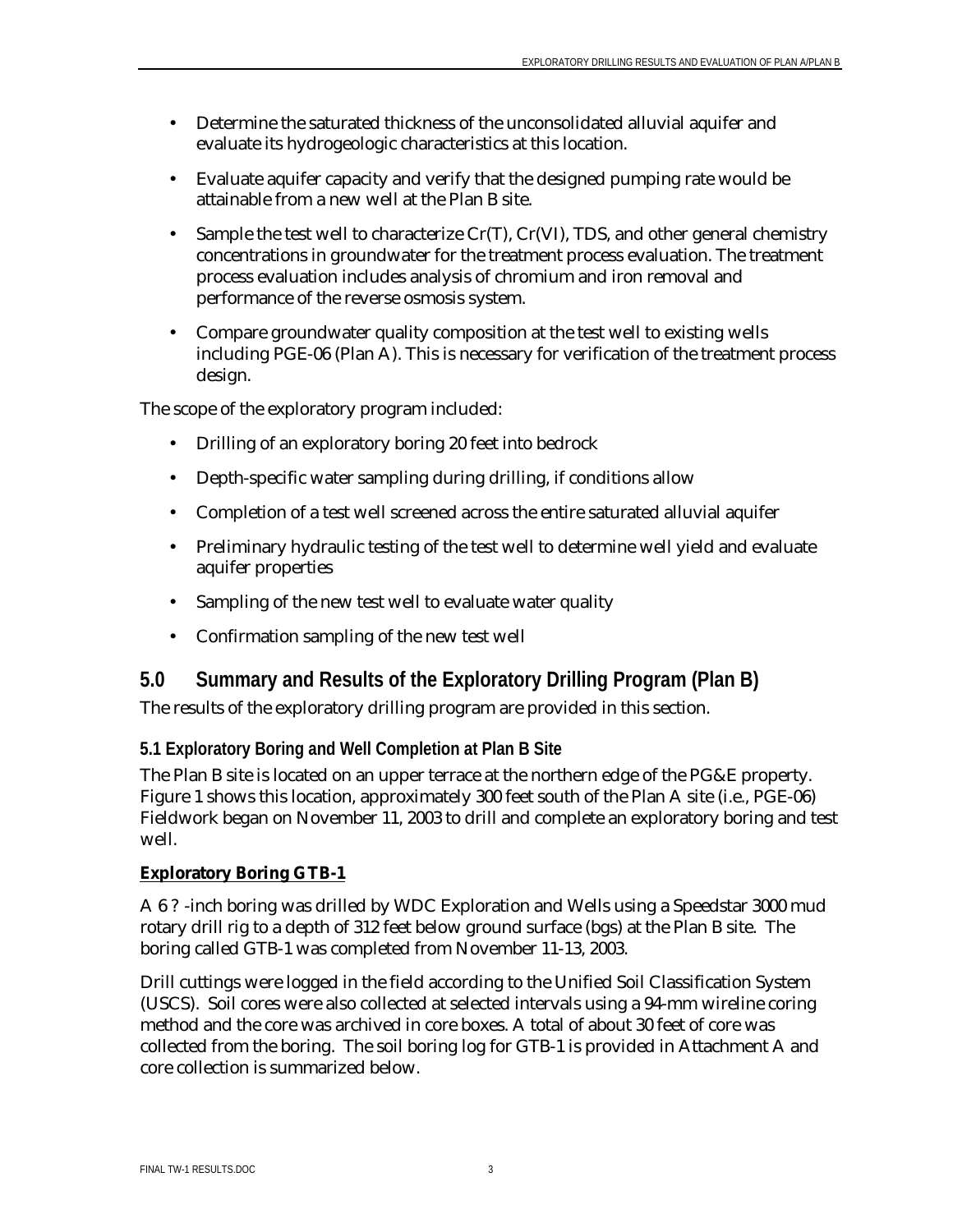|                | <b>Core Interval</b> | Core            |                                                            |
|----------------|----------------------|-----------------|------------------------------------------------------------|
| Sample ID      | (ft bgs)             | <b>Recovery</b> | <b>Comment</b>                                             |
| GTB1-C01-160   | $160 - 160.7' (8")$  | 8"              | refusal after 8"; sand and gravel (alluvium)               |
| GTB1-SP01C-170 | 170 - 171.7' (20")   | 18"             | near full recovery                                         |
| GTB1-C02-180   | 180 - 180.7' (8")    | 8"              | 1st core attempt at this depth; to refusal                 |
| GTB1-C03-181   | 181 - 183.2' (28")   | 28"             | 2nd core attempt at same depth; to refusal                 |
| GTB1-C04-183   | 183 - 186' (36")     | 36"             | 3rd core attempt at same depth                             |
| GTB1-C05-200   | 200 - 202' (24")     | 24"             |                                                            |
| GTB1-C06-220   | 220 - 225' (60")     | 60"             |                                                            |
| GTB1-C07-240   | 240 - 242' (24")     | 24"             |                                                            |
| GTB1-C08-261   | 261 - 266' (60")     | 3"              | refusal after 3"                                           |
| GTB1-C09-266   | 266 - 271' (60")     | 30"             | v. red, stiff, friable (old alluvium or weathered bedrock) |
| GTB1-C10-280   | 280 - 280.3' (3")    | 0"              | refusal after 3"                                           |
| GTB1-C11-281   | 281 - 283 (36")      | 30"             | consolidated bedrock                                       |
| GTB1-C12-295   | 295 - 298' (36")     | 32"             | consolidated bedrock, less red than above                  |
| GTB1-C13-310   | 310 - 312' (24")     | 24"             | consolidated bedrock, less red than above                  |

#### **Notes:**

Core Interval reflects the attempted core interval (depth cored in parantheses); Core Recovery is the length of core recovered.

Depth-specific water sampling was attempted during drilling using a SimulProbe sampling device, but was discontinued after multiple unsuccessful sampling attempts. The large gravel and cobbles in the soil proved incompatible with this sampling technique, which requires the sampling tool to be driven into the native formation below the bottom of the borehole.

After reaching the final depth of 312 feet bgs, geophysical logging was conducted in the open borehole to further characterize the lithology. The borehole remained filled with drilling mud to stabilize the hole during the logging operations. The suite of geophysical logs included gamma ray, spontaneous potential, resistivity (laterlog, short and long normal), and induction logs (medium and deep). The geophysical logs are presented on Figure 3.

Evaluation of the lithologic and geophysical logs indicates the water table is at approximately 165 feet bgs and that the bedrock contact is at approximately 270 feet bgs. Therefore, the saturated thickness of alluvial aquifer is approximately 105 feet. A hydrostratigraphic cross section is shown on Figure 2.

The saturated alluvial sediments were predominantly poorly sorted sands and silty sands with no significant interbedding or aquitards noted. Occasional 3-5 foot beds of clayey sand were encountered, and trace to nearly 50 percent gravel was observed throughout the section. Large cobbles to boulders were noted throughout the alluvium (observed by reduction in drilling rate) but not recovered in cuttings or cores. A more compacted alluvium was noted in core samples and on the gamma ray log from 244 to 271 feet bgs, with clayey sand and silt/clay dominant below 260 feet. This compacted alluvium is interpreted to be an older alluvium or a weathered bedrock unit (Figure 3). Grain size analysis was run on five selected core samples, and the results are presented in Table 1.

### **Test Well TW-1**

Following drilling and geophysical logging of the GTB-1 exploratory boring, the lithologic and geophysical logs were evaluated to determine the design specifications for a test well at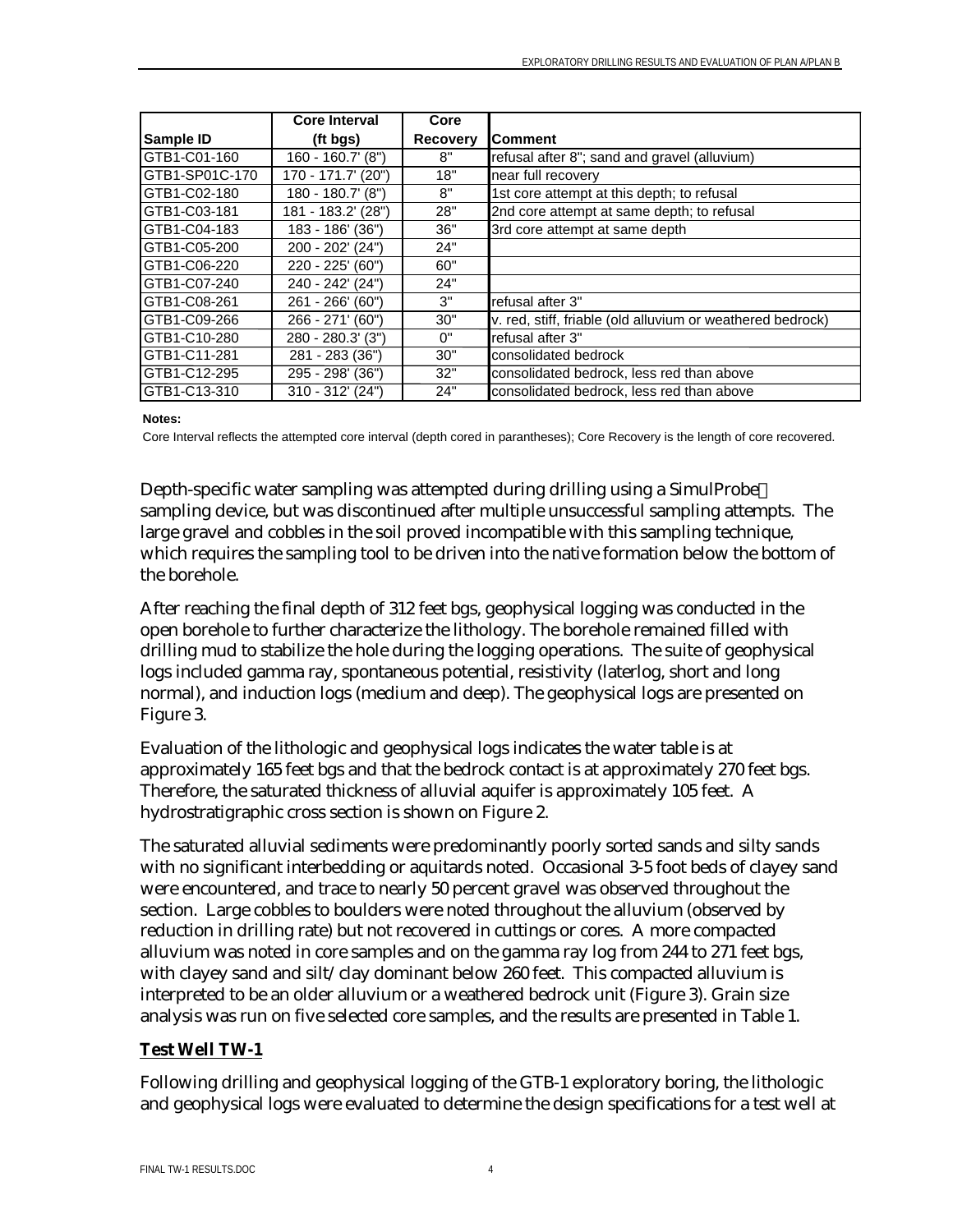the Plan B site. The contact with the bedrock (red fanglomerate) was determined to be 271 feet. The boring was then reamed to a final diameter 10 ? -inches from surface to 270 feet bgs, the specified final depth of the well. Prior to reaming, the open borehole in the bedrock below the bottom of the well was sealed with bentonite chips to prevent any possibility of cross contamination between groundwater in the bedrock and contaminated water in the overlying alluvium.

Well construction took place on November 16, 2003. Once it was completed as a well, test boring GTB-1 was re-named test well TW-1. Before constructing the well, the drilling mud within the borehole was thinned by circulating and adding water to reduce viscosity and caking and facilitate placement of annular materials. Well completion details are described below and shown on Figure 3.

| Depth (feet bgs) | <b>Well Completion</b>     | <b>Annular Material</b>                        |
|------------------|----------------------------|------------------------------------------------|
| $0 - 20$         | 5" Sch. 80 PVC             | Portland cement grout $(11 \frac{1}{2})$ hole) |
| $20 - 156$       | 5" Sch. 80 PVC             | Portland cement grout (10 5/8" hole)           |
| $156 - 159$      | 5" Sch. 80 PVC             | Coated bentonite pellets                       |
| $168 - 161$      | 5" Sch. 80 PVC             | Monterey #60 sand                              |
| $161 - 162$      | 5" Sch. 80 PVC             | Monterey #30 sand                              |
| $162 - 168.5$    | 5" Sch. 80 PVC             | Monterey Medium Aquarium sand                  |
| $169 - 268.5$    | 5" Sch. 80 PVC, 0.060-slot | Monterey Medium Aquarium sand                  |
| $268.5 - 269$    | 5" Sch. 80 PVC             | Monterey Medium Aquarium sand                  |
| $269 - 270$      | No well                    | Formation slough                               |
| $270 - 312$      | No well                    | Bentonite grouted 6-5/8" hole                  |

All annular materials were installed by tremie pipe. The filter pack (medium aquarium sand) was gently surged during placement and settled 12 feet. Additional filter pack sand was added to replace the settlement volume prior to placing the #30 and #60 transition sand. On November 17, the well was completed with a sub-grade well head, with a 24" x 24" flush-mount, hinged and lockable, steel box cemented in place.

Well development began on November 19, 2003 by bailing 350 gallons of water and drilling mud from the well. Development continued the next day with approximately three hours of alternating bailing surging producing an additional 300 gallons of water. Final well development was achieved by pumping the well at 90 gpm for approximately one hour removing a total of 5,700 gallons. Water levels were not measured during pumping as cascading water made the use of a sounding tape impossible. Following the preliminary bailing, sand production was observed to be minimal.

### **5.2 TW-1 Hydraulic Testing**

Immediately following well development, a brief step-drawdown test was conducted at well TW-1. Based on the drawdown test data, the well is considered suitable for the pilot extraction system. TW-1 will likely sustain a pumping rate ranging from 35 to 60 gpm, meeting the Pilot Study design rate of 20 gpm.

The step-drawdown test took place on November 21, 2003 for a total duration of two hours. Pumping rates were split into four 30-minute steps as follows: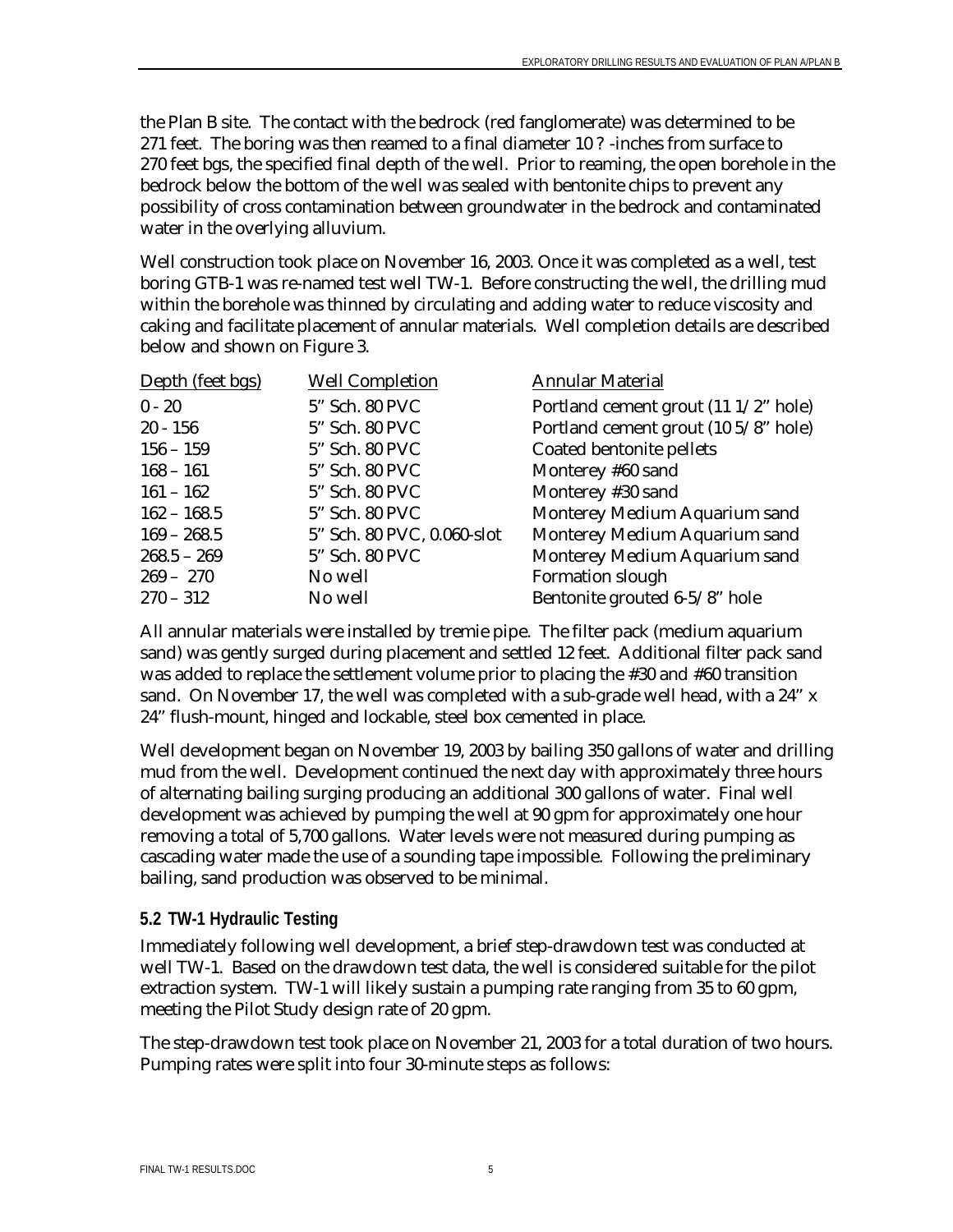| <b>Summary of Step Test Results</b> |                                                                        |                                                      |                                                |                                                  |                                                                               |  |  |  |  |
|-------------------------------------|------------------------------------------------------------------------|------------------------------------------------------|------------------------------------------------|--------------------------------------------------|-------------------------------------------------------------------------------|--|--|--|--|
| <b>Step</b>                         | <b>Time-weighted</b><br><b>Average</b><br><b>Pumping Rate</b><br>(gpm) | <b>Maximum</b><br><b>Drawdown</b><br>(cumulative ft) | <b>Specific</b><br><b>Capacity</b><br>(gpm/ft) | <b>Estimated</b><br>Transmissivity<br>$(ft^2/d)$ | <b>Estimated</b><br><b>Hydraulic</b><br><b>Conductivity</b><br>$({\bf ft/d})$ |  |  |  |  |
|                                     | 22.1                                                                   | 1.35                                                 | 16.4                                           | 3,300                                            | 31                                                                            |  |  |  |  |
|                                     | 35.2                                                                   | 2.40                                                 | 14.6                                           | 2,900                                            | 28                                                                            |  |  |  |  |
|                                     | 61.7                                                                   | 4.88                                                 | 12.6                                           | 2,500                                            | 24                                                                            |  |  |  |  |
|                                     | 88.3                                                                   | 8.20                                                 | 10.8                                           | 2,200                                            | 21                                                                            |  |  |  |  |

Pumping rates were fairly constant at each step – the range in measured pumping rate was within seven percent of the time-weighted average. A graphical depiction of drawdown in TW-1 is included in Attachment B. Drawdown stabilized in Steps 1, 2, and 3, but was still increasing when Step 4 was terminated.

In addition to the pumped well, monitoring wells MW-10, MW-24A, and MW-24B were monitored with pressure transducers before, during, and after the step-drawdown test. These three monitoring wells are the closest to TW-1, each approximately 300 feet away (Figure 1). Wells MW-10 and MW-24A are screened in the upper part of the alluvial aquifer, whereas Well MW-24B is screened near the bottom of the unit. Plots of drawdown and recovery for the three monitoring wells are provided in Attachment B. Drawdown was greatest at the deeper MW-24B well, with a maximum of 0.23 feet during Step 4. The reason for this cannot be determined without further testing, but a contributing factor is likely the semi-confined nature of the deeper zones of the alluvium. Even without the presence of confining aquitards, the vertical anisotropy inherent in the formation likely creates semiconfining conditions that increase with depth. These conditions will cause drawdown from pumping to be propogated more quickly than in purely unconfined shallow zones. The test duration was very short, and a longer-term Pilot Study test will provide more representative aquifer information. Though drawdown in the shallow wells was minimal (less than 0.1 feet), there was a noticeably stronger response to the pumping in MW-10 than in MW-24A, suggesting a better hydraulic communication between the pumped zone and the MW-10 area, since the wells are approximately equidistant from TW-1.

The specific capacity data shown above suggest a transmissivity on the order of 2,000 to 3,000 ft $2$ /d, using the relationship:

 $Q/s = T/1500$ , where Q is the pumping rate in gpm, s is the drawdown for the time step in feet, and T is transmissivity in gallons per day/foot (gpd/ft) (Driscoll, 1986, p. 1021).

For a saturated thickness of 100 feet, this corresponds to a hydraulic conductivity of between 20 and 30 feet/day (ft/d). A second parameter estimation method using recovery data in addition to step-drawdown data yielded a higher estimate of 90 ft/d (Helweg et al., 1984, p. 60). Both of these methods use only pumping well data, and therefore are limited by a small areal extent and by well efficiency effects. Pilot Study testing will utilize the monitoring wells in a longer-term test, providing more representative hydraulic parameter estimates. The values noted above should be considered rough approximations.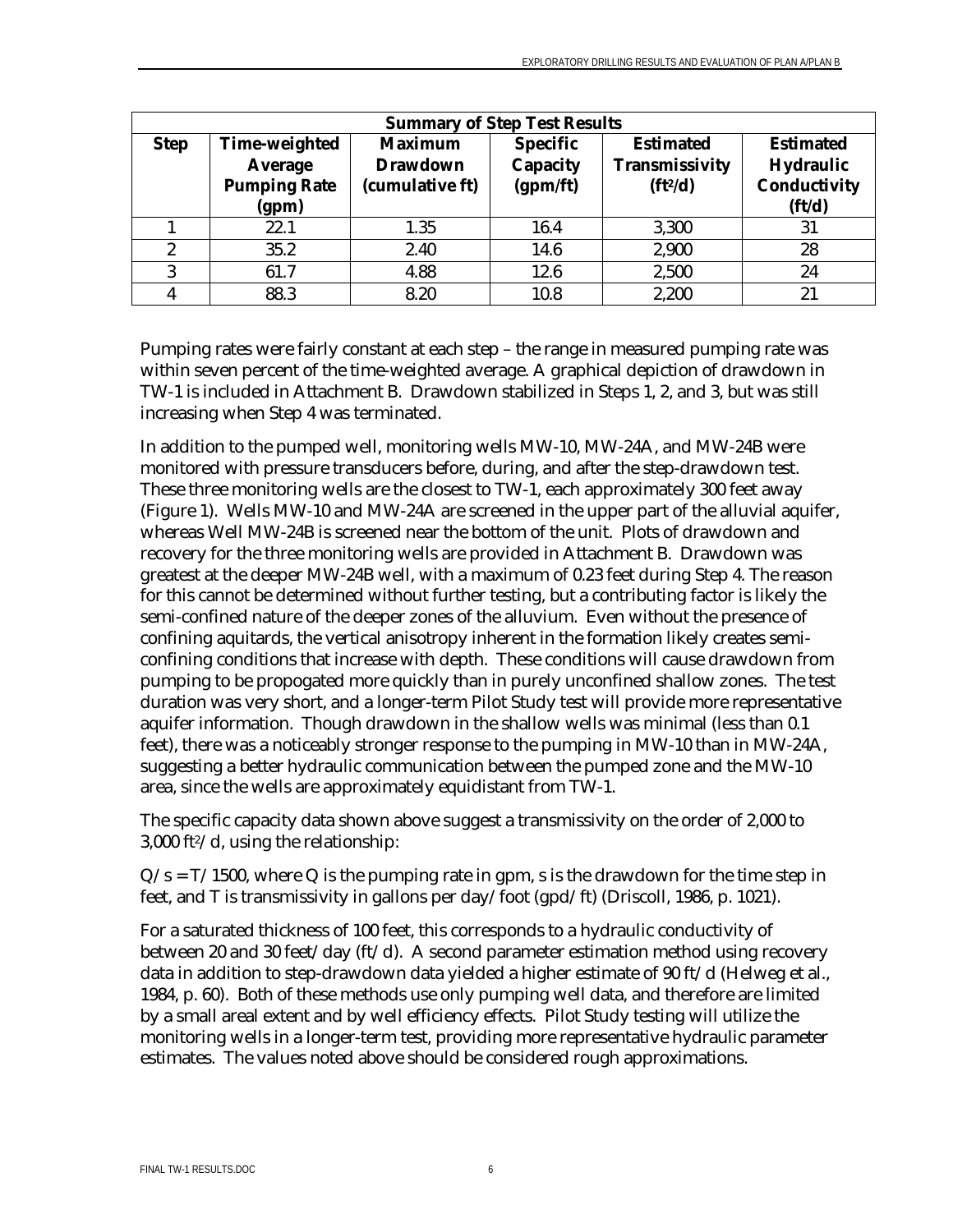A downhole velocity log will be run in Well TW-1 in mid-December 2003 to quantitatively determine which portions of the screened interval are providing most of the groundwater. If results are conclusive, this information will allow modeling of the step-drawdown test using the monitoring well data. Both horizontal and vertical hydraulic properties of the aquifer may be estimated through calibration of the model to the test data. If Plan B is selected for the Pilot Study, one or two piezometer clusters may be installed closer to TW-1 than existing monitoring wells and a long-term constant discharge test will be recommended to provide more accurate estimates of hydraulic properties.

In summary, the preliminary step-drawdown data suggest hydraulic conductivity ranging between 20 and 90 ft/d, indicative of productive sandy aquifer. A constant discharge test is needed to gain more accurate estimates, and this will be recommended as part of the Pilot Study. All data thus far indicate that Well TW-1 will easily produce the 20 gpm necessary for the Pilot Study. In addition, drawdown data in monitoring wells indicate that TW-1 will provide sufficient influence to initiate hydraulic control of the Cr(VI) plume volume. Though the numerical groundwater model is still in development, preliminary indications are that continuous pumping at 20 gpm from either the Plan A or Plan B site would result in an eastward influence to contain a portion of the plume.

### **5.3 TW-1 Water Quality Characterization**

TW-1 was sampled during well development on November 20, 2004. Following well development, initial sampling was conducted on November 24, 2003. Confirmation sampling took place on December 16, 2003. Select water quality parameters and the results of Cr(VI), Cr(T) and TDS analyses are provided in Table 2 (for well development, initial and confirmation samples). A complete summary of analytical results from the initial sampling event is shown on Table 3.

Water from TW-1 is proposed as a possible influent source for the Pilot Study treatment plant (Plan B). The concentrations of key constituents (i.e., Cr(T) and Cr(VI)) in groundwater from TW-1 are consistent with historical data from nearby wells that were used to characterize the alluvial aquifer and to design the treatment process. The total dissolved solids concentration (TDS), which is an important factor in determining the best method for disposing of treated groundwater, is comparable to historical data. The Cr(VI), Cr(T) and TDS concentrations at TW-1 and selected wells are summarized below.

|                               |          |          | Well          |               |          |
|-------------------------------|----------|----------|---------------|---------------|----------|
| Parameter                     | $MW-24A$ | $MW-24B$ | <b>PGE-06</b> | <b>PGE-07</b> | TW-1     |
| <b>Date</b>                   | $Sep-03$ | $Sep-03$ | $Sep-03$      | <b>Nov-01</b> | $Nov-03$ |
| <b>Hexavalent Chromium</b>    | 2.97     | 4.76     | 0.30          | 4.80          | 3.94     |
| Total Chromium                | 2.62     | 4.32     | 0.35          | 4.80          | 4.20     |
| <b>Total Dissolved Solids</b> | $2,040*$ | $8,130*$ | $2,740*$      | 8,100         | 3,870    |

All concentrations are in mg/L.

\* Indicated TDS results are from June 2003 except for PGE-06, which is from November 2001.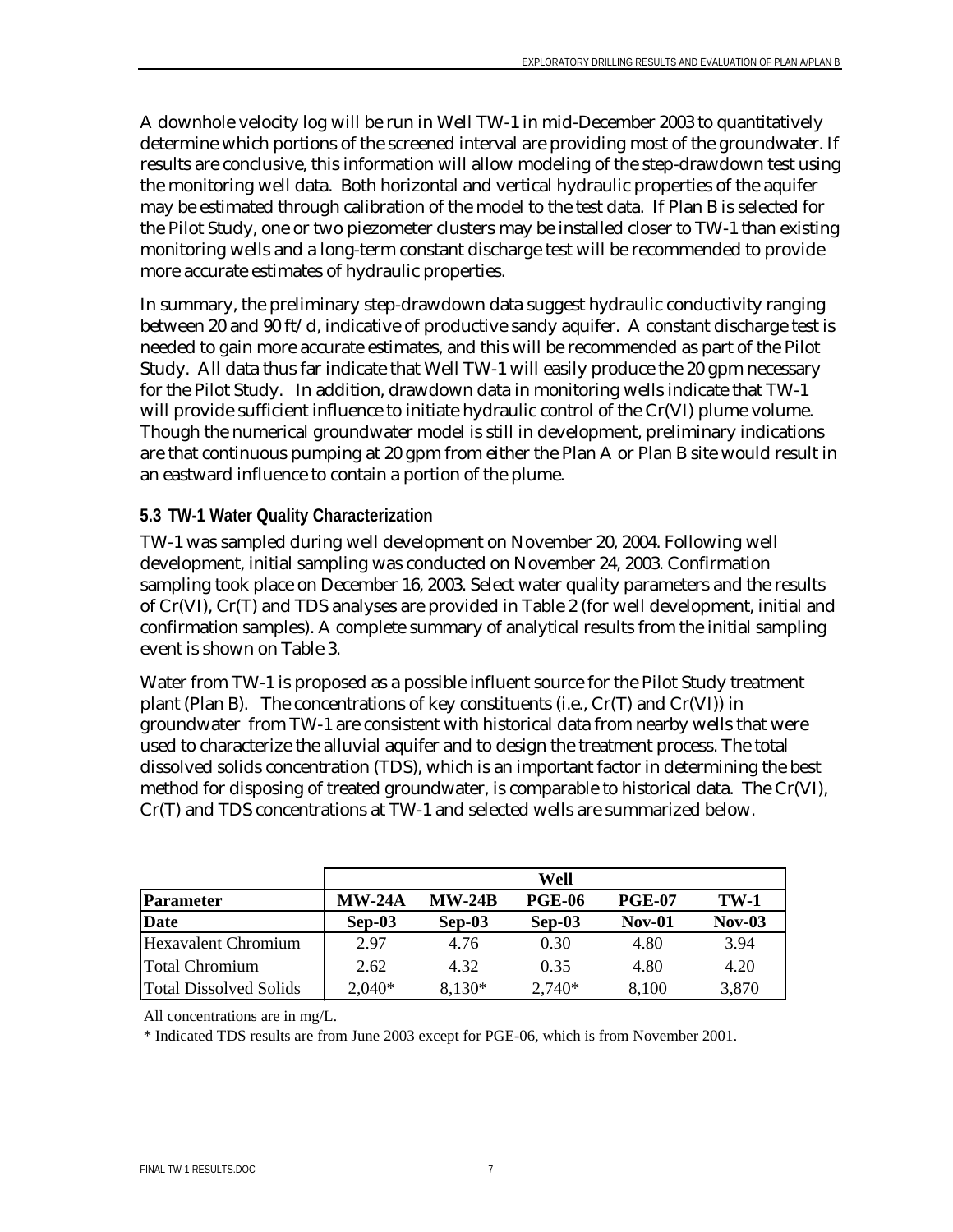An evaluation of the major ion chemistry for groundwater from PGE-06 (Plan A), TW-1 (Plan B), and nearby monitoring wells also suggests similar water chemistry among the wells (Figure 4).

The source of influent previously evaluated for the Pilot Study included a range of constituent concentrations in groundwater from the MW-24 cluster wells and PGE-06 (Table 4). Concentrations considered "nominal average concentrations" were derived from data collected at PGE-06. Concentrations considered "probable maximum concentrations" came from well MW-24B, with selected values from PGE-06, MW-24A and MW-24BR. A concentration of Cr(VI) value at 13 mg/L was used as a "peak concentration" to add a level of conservatism; this was the highest Cr(VI) concentration exhibited at the site (well MW-20- 70) and was considered in the process design regardless of source location. Water chemistry observed in TW-1 is consistent with the range of constituent concentrations reported for the MW-24 cluster wells and PGE-06. Consequently, TW-1 is a suitable source of feed water for the Pilot Study for which the treatment plant is now under design.

The main parameters of interest in pilot plant design are:

- Cr(VI)
- TDS
- Select minor constituents that might affect design or operation of the treatment process due to the potential to form mineral deposits within the process equipment

The current process design for Pilot Study treatment plant has an operational range for Cr(VI) of 1.2 to 13 mg/L. The Cr(VI) concentrations measured at TW-1 on November 24, 2003 and December 16, 2003 were 3.94 and 3.25 mg/L, respectively, which falls within the acceptable range of design criteria for the Pilot Study treatment plant.

Analytical results indicated a TDS concentration of 3,870 mg/L at TW-1. This TDS concentration is approximately 40 percent higher than the "nominal average" design concentration (2,783 mg/L) assumed for the treatment plant, but is well within the maximum expected design value of 8,130 mg/L. The TDS does not significantly affect the Cr(VI) removal effectiveness, but it can strongly influence downstream systems such as a reverse osmosis (RO) unit<sup>1</sup>.

Minor constituents in water from TW-1 also fell within ranges that are compatible with treatment processes for Cr(VI) removal and with process equipment downstream of the Cr(VI) removal system. Water from TW-1 was lower in fluoride than other wells that had previously been considered as sources of water for pilot testing (Plan A). This means that a potential for calcium fluoride scale formation in the RO system is significantly reduced. All of the other scale-forming constituents are within design tolerances for the treatment plant.

-

<sup>&</sup>lt;sup>1</sup> The TDS concentration in the RO unit reject stream cannot exceed 15,000 mg/L under provisions of the Colorado River Basin Regional Water Quality Control Board's (CRBRWQCB) waste discharge requirements (WDR) for the existing evaporation basins (Order No. 98-050).The discharge limit to the onsite evaporation pond places a constraint on the percentage of purified water that can be recovered for beneficial reuse at the Compressor Station. As a result, reuse of treated water is directly affected by the TDS concentrations in water from the extraction well.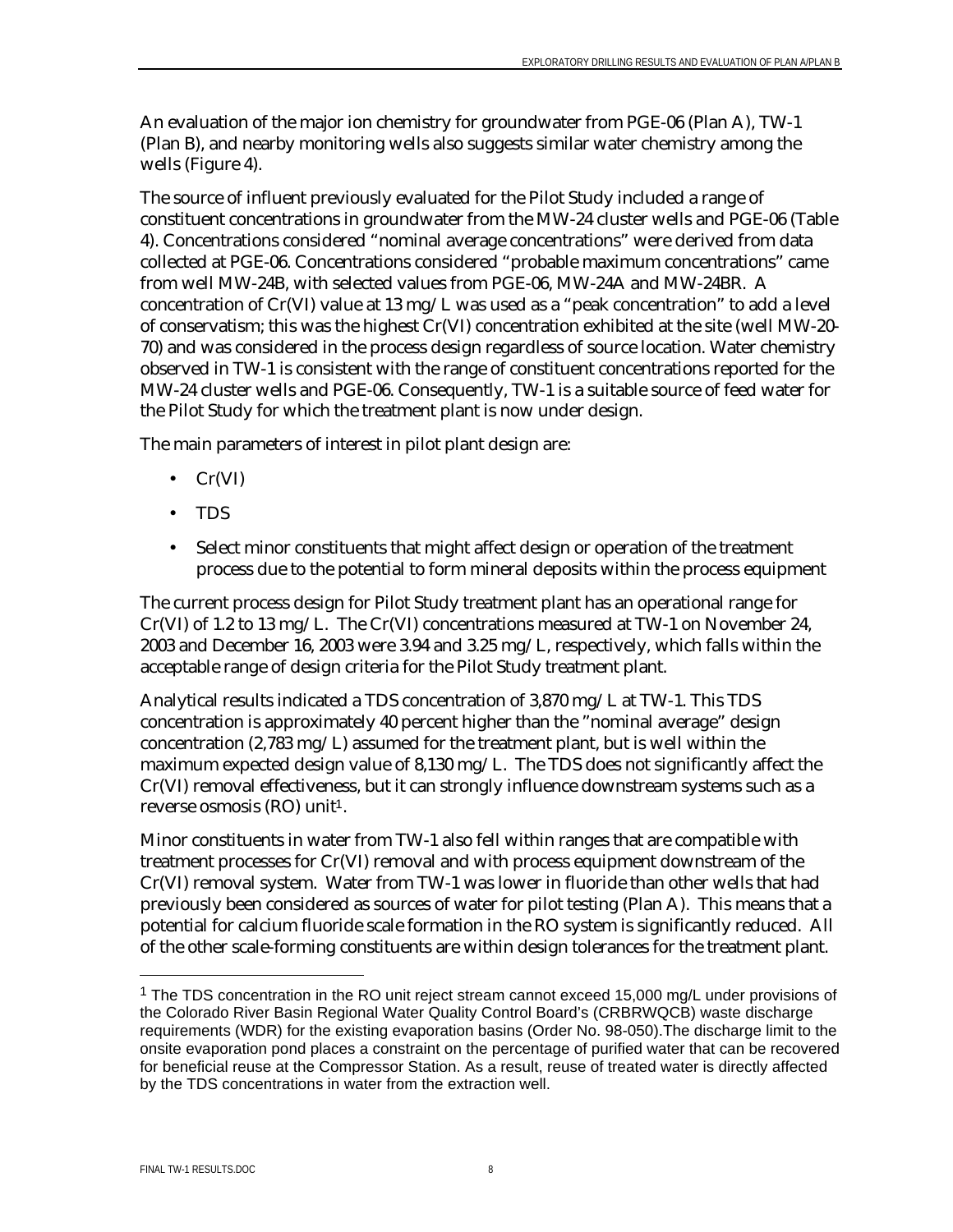The results of general chemistry analyses are attached as Table 2 (TW-1 initial and confirmation groundwater samples).

# **6.0 Evaluation of the Plan A and B Sites**

In October 2003, the U.S. Fish and Wildlife Service indicated that a Right of Way permit is needed for the installation and operation of a pilot extraction system on USFWS property. The review time associated with the Right of Way permit applications would significantly extend the schedule of the pilot test. As a result, PG&E, DTSC and the CWG considered siting the extraction well on PG&E property based on the following rationale:

- PG&E land ownership eliminates the need for a federal permit and expedites the implementation of the Pilot Study.
- The Plan A extraction well (PGE-06) is not fully penetrating and likely needs significant rehabilitation or replacement.
- A new extraction well on PG&E property intercepts groundwater within the chromium plume (in close proximity to the chromium source area).
- The local terrain offers a flat bench with sufficient access for a drill rig, and temporary storage of investigation derived waste (IDW).
- The close proximity between the extraction well and treatment system minimizes piping and construction activities.

The Compressor Station's utilities provide a power supply.

Well TW-1 was drilled and completed at the Plan B location as part of the exploratory program. PG&E, DTSC and the CWG agreed that to locate the pilot extraction well, four key requirements must be met:

- 1. The extraction well must be capable of yielding groundwater at a rate of 20 gpm.
- 2. The extraction well must be sited in an area where groundwater chemistry is suitable for the pilot treatment plant.
- 3. The operation of the extraction well must meet the objectives of the Pilot Study. The objectives include:
	- Initiating hydraulic control and mass removal of chromium in groundwater
	- Acquiring information necessary for the design of the final remedy (hydrogeologic and hydraulic properties of the alluvial aquifer and information on the chromium reduction process for the full-scale application)
- 4. The pilot extraction and treatment system must be implemented in a timely manner.

As described in this report, TW-1 meets each of the key requirements identified above. Plan B fulfills the goals of the Pilot Study and can accelerate implementation since an access permit is not required from the federal agencies.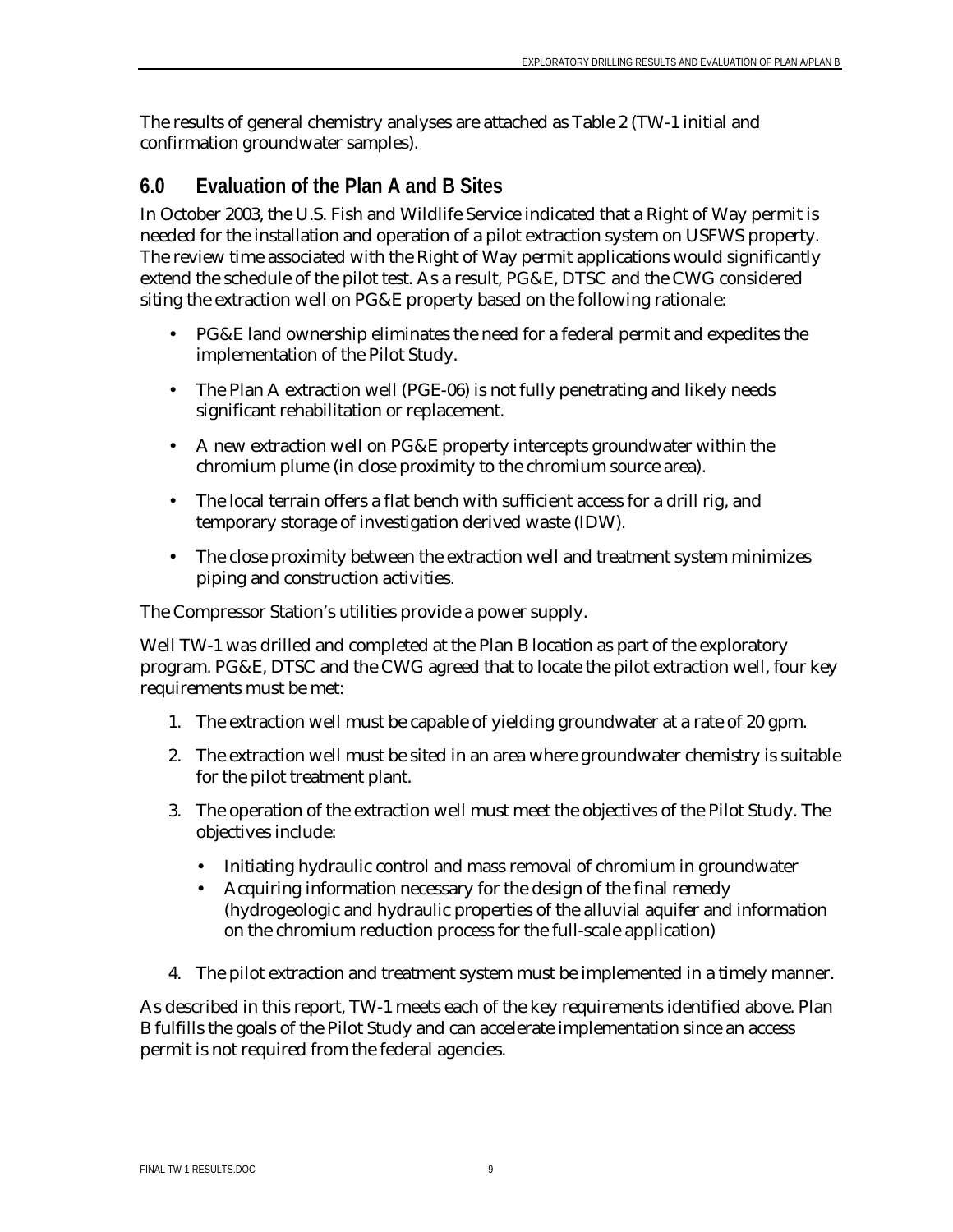### **7.0 Conclusion and Recommendations**

The conclusions from the exploratory program and the evaluation of the Plan A/Plan B are as follows:

- The water table and bedrock at the Plan B site are at 165 and 270 feet bgs, respectively, providing over 100 feet of saturated alluvial aquifer.
- Hydraulic testing at the Plan B site (TW-1) site indicates that the well is capable of yielding the 20 gpm required for the Pilot Study. The proposed extraction rate of 20 gpm is limited by the capacity of the existing evaporation ponds.
- Preliminary modeling indicates that continuous pumping at 20 gpm from well TW-1 will produce hydraulic control of at least a portion of the plume. These results are very similar to model simulations of Plan A pumping, and indicate that hydraulic control of the plume will be initiated with either plan. More quantitative estimates of hydraulic influence will be attainable when the model is fully calibrated following the Pilot Study.
- Cr(VI) concentrations in groundwater from either the Plan A (PGE-06) or Plan B (TW-1) site are suitable for the Pilot Study.
- Water chemistry (e.g., TDS, minor constituents) from either the Plan A (PGE-06) or Plan B (TW-1) site is compatible with other processes associated with reuse and disposal of the treated water.
- TW-1 can provide a suitable groundwater supply, fulfill the objectives of the pilot study, and because of the elimination of key permitting requirements, accelerate implementation of the Pilot Study.

Based on the above findings it is clear that both Plan A and Plan B can be implemented to meet the objectives of the Pilot Study. However, because the Plan B site is on PG&E property and does not require additional permits to install and operate the pilot system, it can expedite the implementation of the Pilot Study by at least six months.

The Plan B site is therefore the recommended location for the Pilot Study extraction well. Further, it is recommended that TW-1 be used as the extraction well.

The following tasks need to be completed to facilitate the Pilot Study startup using TW-1 at the Plan B site as the extraction well:

- Velocity logging and depth-specific sampling should be conducted at TW-1 to further characterize the well and to evaluate zones of preferential flow and vertical chromium concentration (completed in mid-December 2003).
- Additional monitoring wells should be completed near TW-1 in the upper and lower alluvial aquifer to facilitate aquifer testing and monitoring of drawdown and hydraulic capture created by TW-1 (scheduled for early 2004).
- A constant-rate pumping test should be conducted at TW-1 (following monitoring well installation and pilot treatment system) to further evaluate aquifer properties and well yield.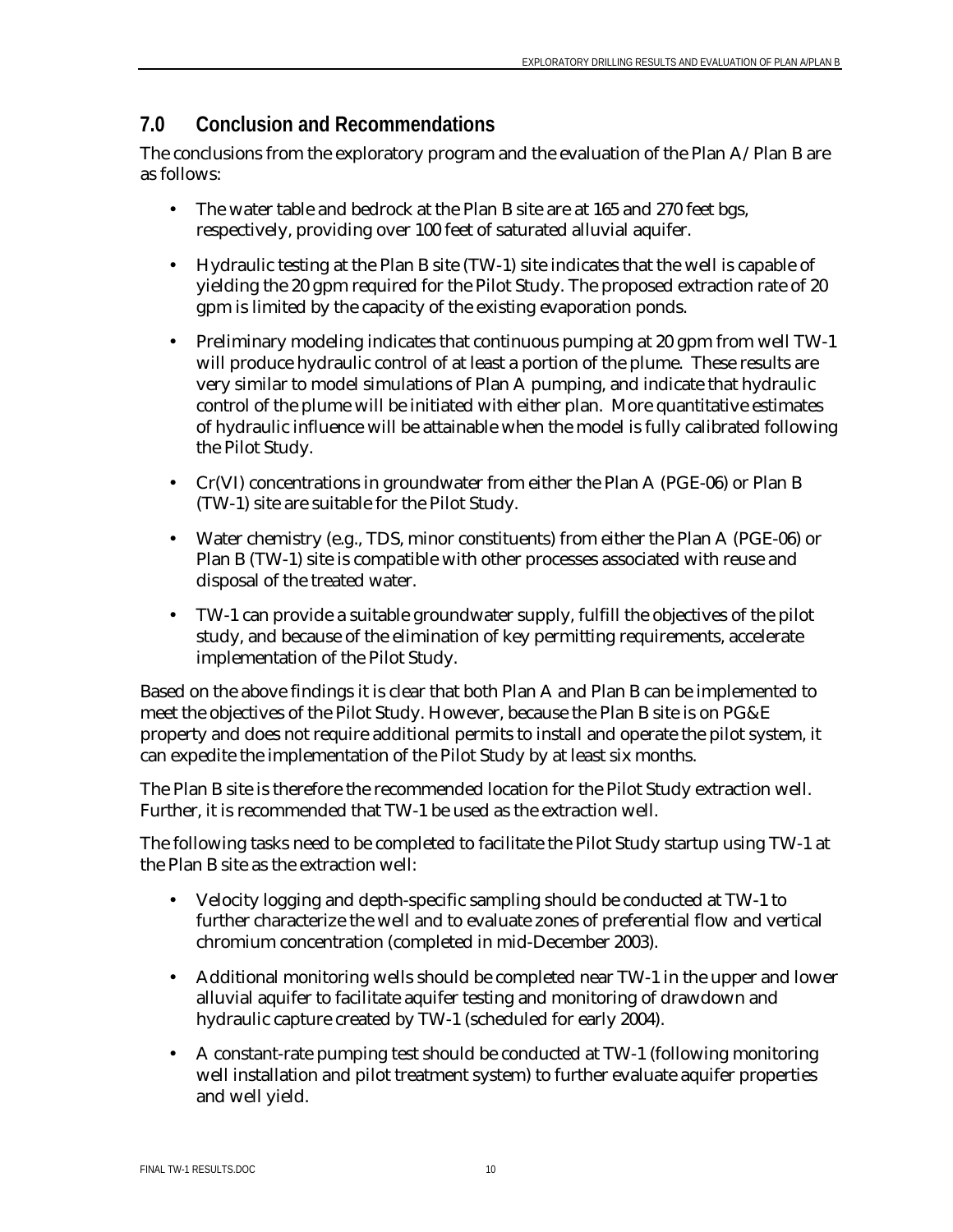### **8.0 References**

PG&E, 2003a. *Technical Memorandum, Groundwater Pilot Study*, PG&E Topock Compressor Station. September 2003.

PG&E, 2003b. *Field Activities Workplan for Groundwater Extraction Pilot System*, PG&E Topock Compressor Station. October 2003.

Driscoll, F.G. 1986. *Groundwater and Wells, 2nd ed.* St. Paul: Johnson Division. 1089 p.

Helweg, O.J., V.H. Scott, and J.C. Scalmanini. 1984. *Improving Well and Pump Efficiency*. American Water Works Association. 158 p.

Todd, D.K. 1980. *Groundwater Hydrology, 2nd ed.* New York: Wiley. 535 p.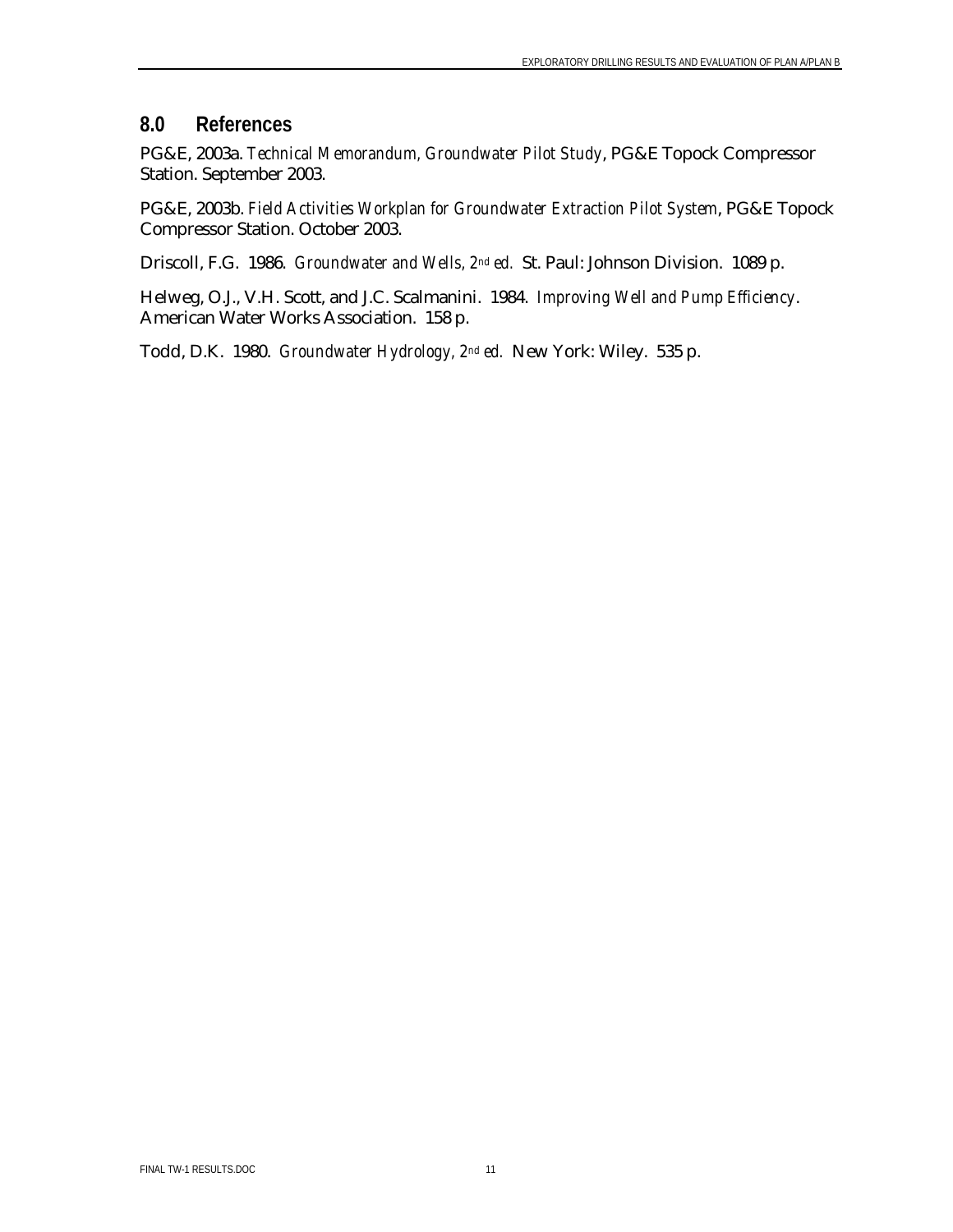

SFO \\CABERNET\PROJ\PACIFICGASELECTRICCO\170963\GIS\MXD\HNWR\_WORKPLANS\EDR\_SITE\_PLAN\_FIG1.MXD EDR\_SITE\_PLAN\_FIG1.PDF 12/18/2003 17:05:36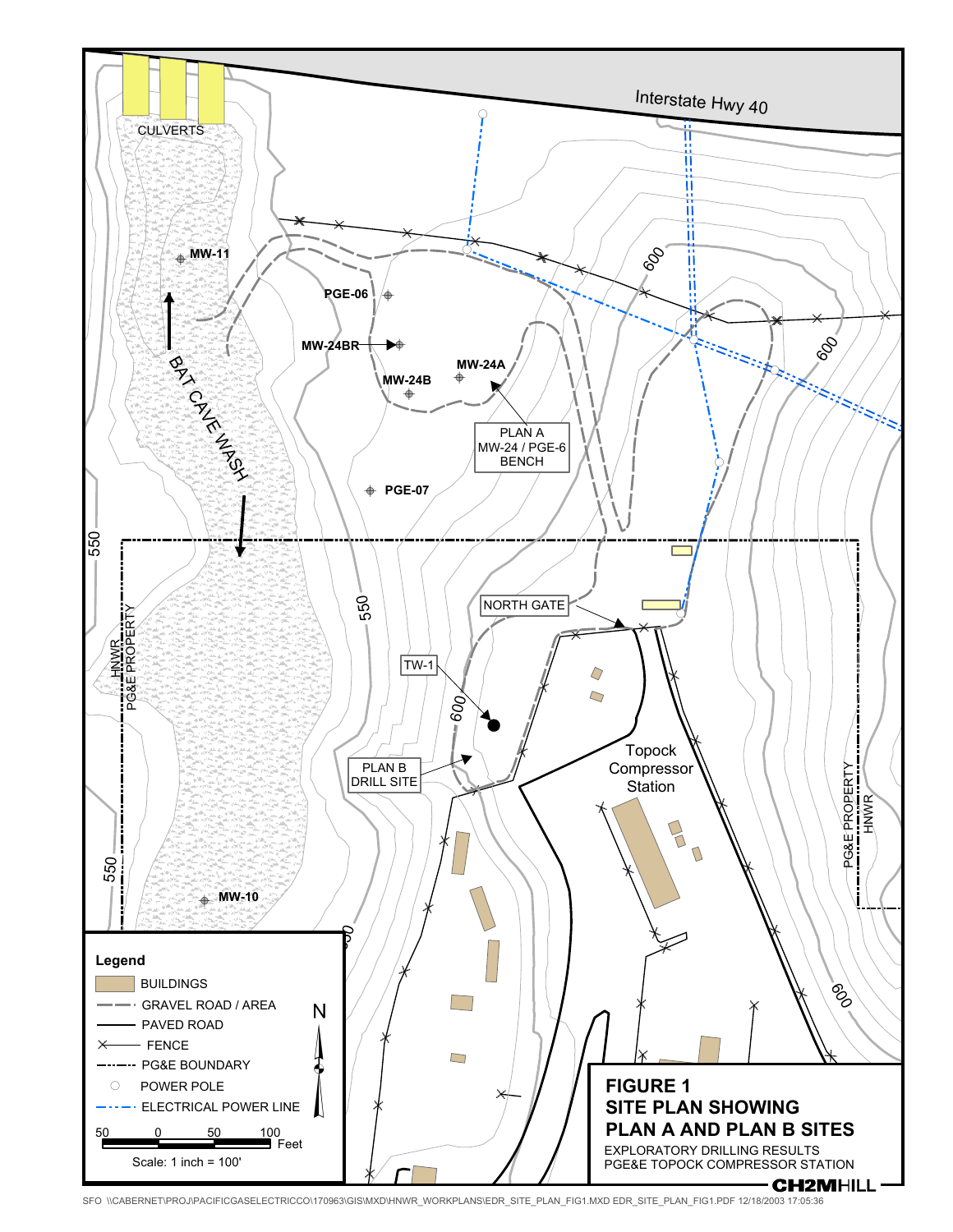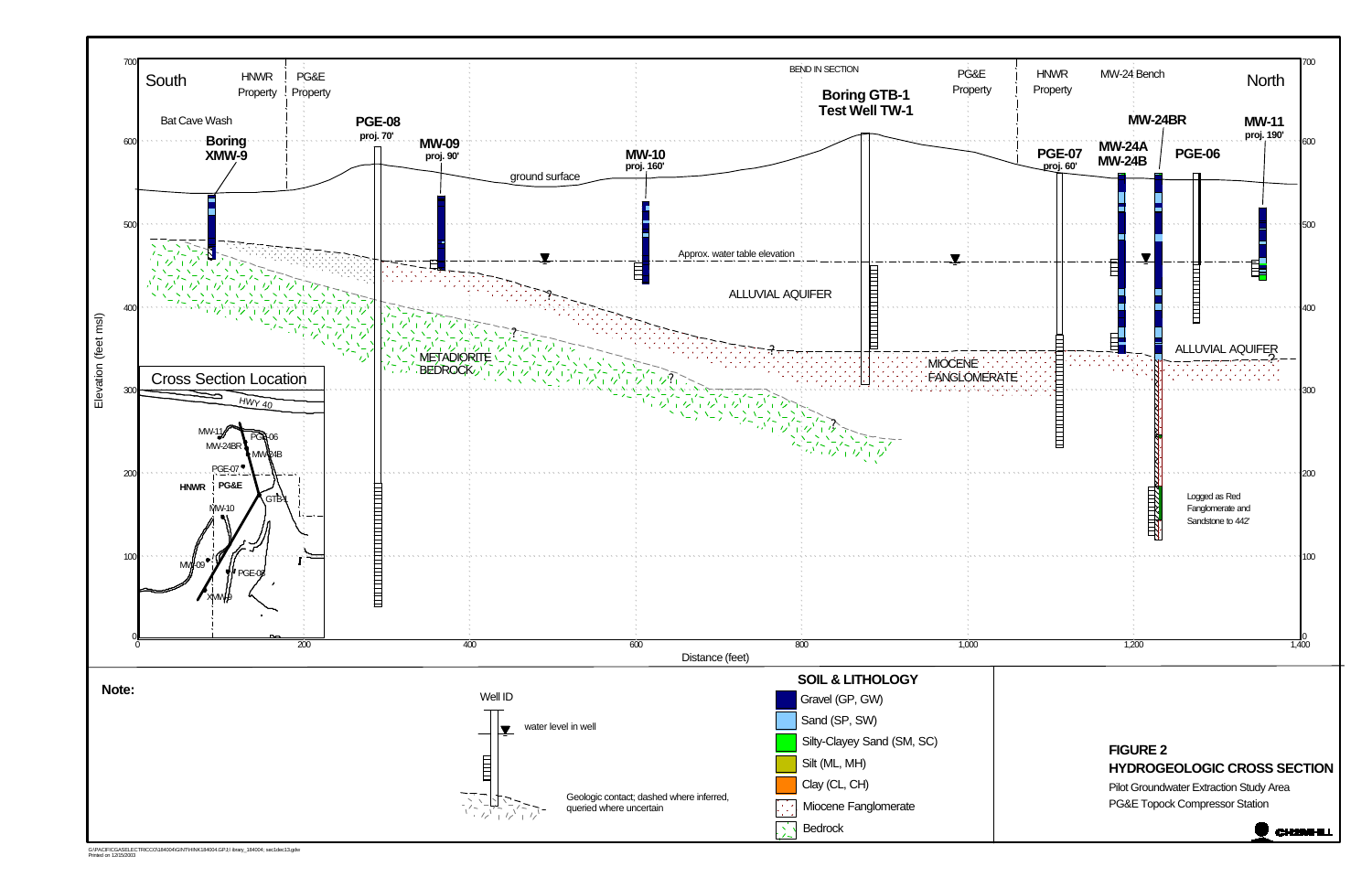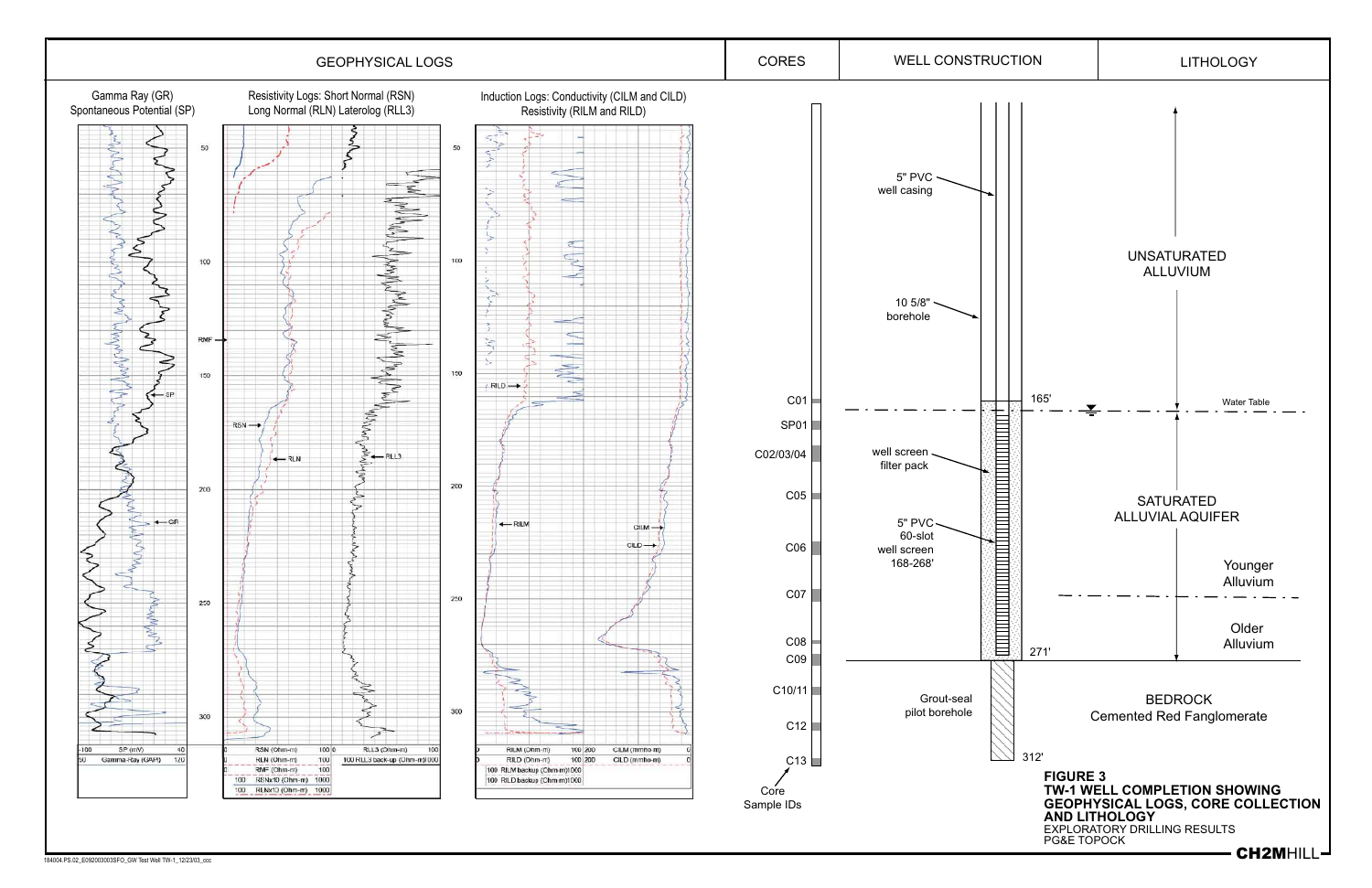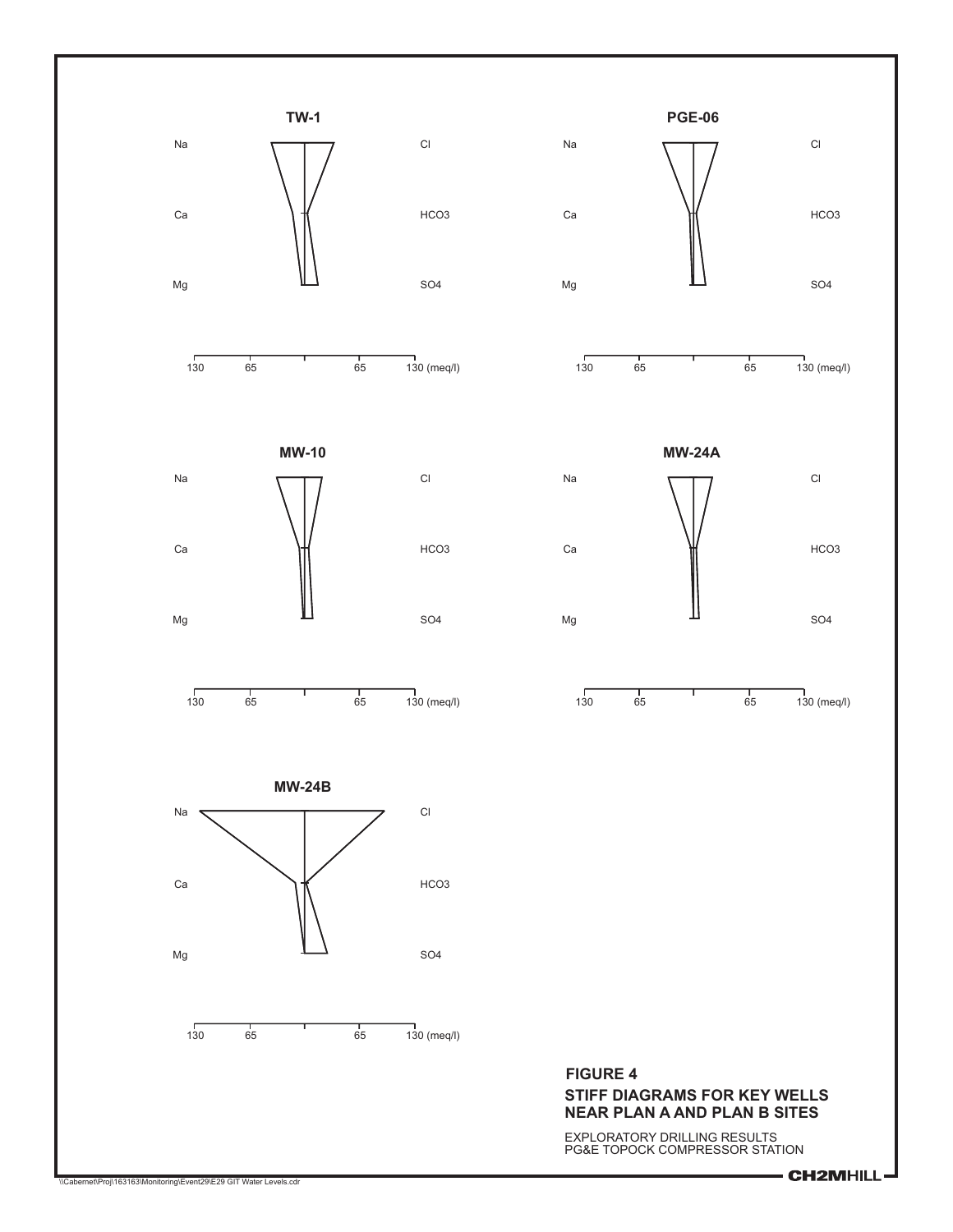#### **TABLE 1 GRAIN SIZE RESULTS FROM TW-1 / GTB-1 CORE SAMPLES Exploratory Drilling Results, Evaluation of Pilot Test Extraction Sites (Plan A/Plan B) PG&E Topock Compressor Station**

|             |            |                        | Median            | <b>Particle Size Distribution (weight %)</b> |                                 |                  |       |             |       |        |
|-------------|------------|------------------------|-------------------|----------------------------------------------|---------------------------------|------------------|-------|-------------|-------|--------|
|             |            | <b>Mean Grain Size</b> | <b>Grain Size</b> |                                              |                                 | <b>Sand Size</b> |       |             |       | Silt & |
| Sample-ID   | Depth, ft. | <b>Description</b>     | mm                | Gravel                                       | <b>Medium</b><br>Fine<br>Coarse |                  |       | <b>Silt</b> | Clay  | Clay   |
| <b>GS-1</b> | 182        | Medium sand            | 1.276             | 7.08                                         | 31.82                           | 32.71            | 16.95 | $- -$       | $- -$ | 11.44  |
| $GS-2$      | 201        | Coarse sand            | 2.062             | 26.17                                        | 24.59                           | 24.62            | 12.58 | $- -$       | $- -$ | 12.04  |
| $GS-3$      | 221        | Gravel                 | 3.268             | 40.99                                        | 19.96                           | 18.97            | 11.41 | $- -$       | --    | 8.66   |
| GS-4        | 268        | Fine sand              | 0.069             | 0.00                                         | 0.00                            | 22.47            | 26.34 | 32.64       | 18.54 | 51.19  |
| <b>GS-5</b> | 282        | Silt                   | 0.015             | 0.00                                         | 0.00                            | 6.03             | 21.8  | 38.73       | 33.44 | 72.17  |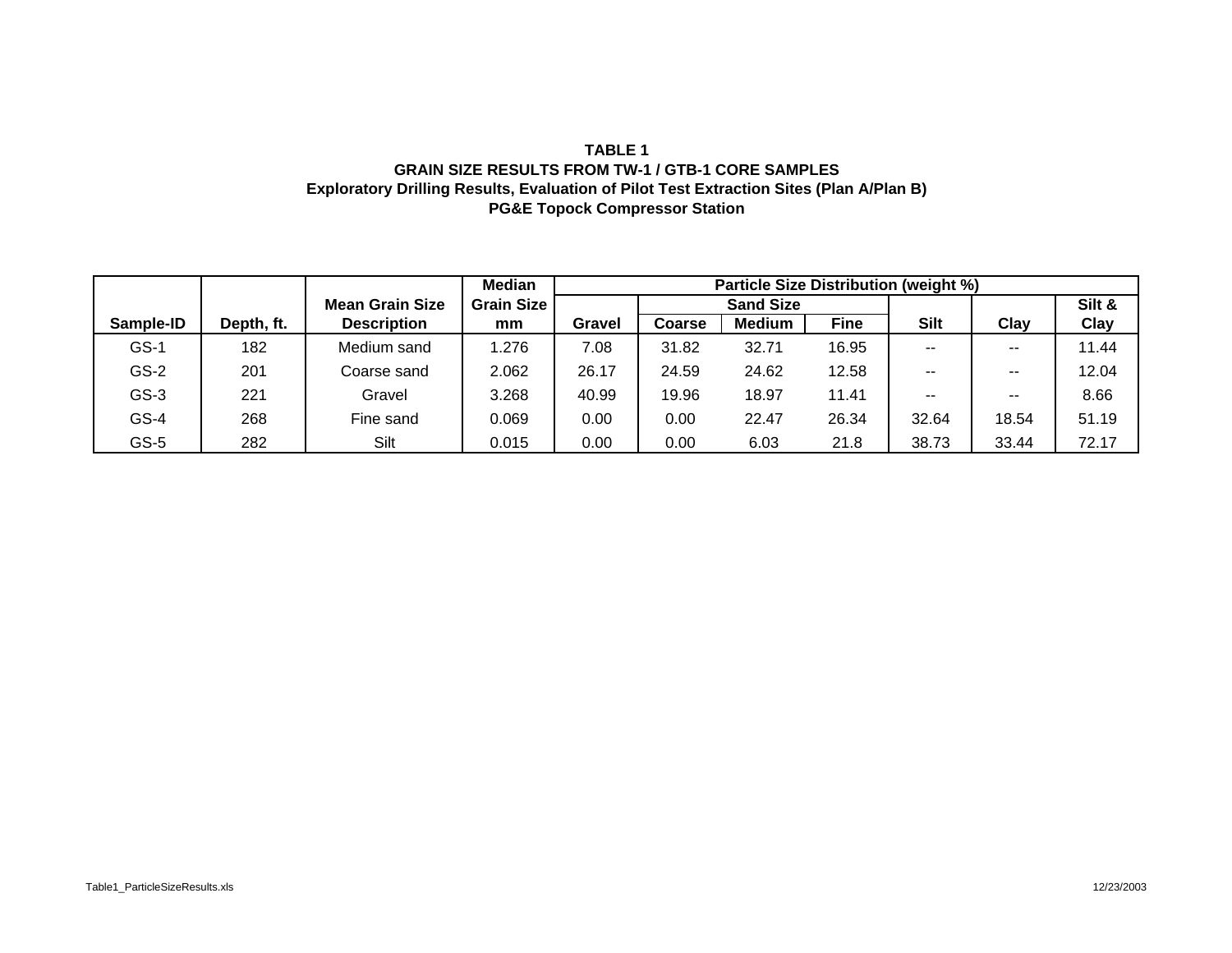#### **TABLE 2 SELECT WATER QUALITY PARAMETERS AT TW-1 (WELL DEVELOPMENT, INITIAL AND CONFIRMATION SAMPLING) Exploratory Drilling Results, Evaluation of Pilot Test Extraction Sites (Plan A/Plan B) PG&E Topock Compressor Station**

#### **Cr(T) Cr(VI) pH EC TDS Sample ID Date Time** mg/L mg/L -- uS/cm mg/L **Comment** *Development/Step Test Sampling* TW-1-30 11/20/2003 10:00 -- -- -- 5,610 3,650 after 30 min purge or 2,700 gal TW-1-60 11/20/2003 10:30 -- -- -- 5,560 3,600 after 60 min purge or 5,400 gal TW-1-90  $\vert$  11/20/2003 11:00  $\vert$  -- - - - - 5.480 3.630 after 90 min purge or 8,100 gal TW-1-120 11/20/2003 11:30 -- -- -- 5,710 3,740 after 120 min purge or 10,800 gal *Initial Well Sampling* TW-1-2CAS 11/24/2003 13:45 -- 3.39 8.04 5,910 3,900 210 gal purged (2 casing volumes)  $TW-1-4CAS$   $\vert$  11/24/2003 13:55  $\vert$  -- 3.79 8.03 5,810 3,840 420 gal purged (4 casing volumes) TW-1-FIN 11/24/2003 14:05 4.2 3.94 7.97 5,750 3,870\* 630 gal purged (Final; 6 casing volumes) *Confirmation Well Sampling* TW-1\_BT 12/16/2003 4.32 3.25 7.37 5,770 3,750 650 gal purged (6+ casing volumes)

#### **A. Analytical Results**

\* Split samples were collected at TW-1-FIN for TDS. The indicated value is the higher of the two results.

#### **B. Field-Measured Parameters**

|                                   |       |                          |       |                  | <b>Dissolved</b> |       |                |            |            |                              |
|-----------------------------------|-------|--------------------------|-------|------------------|------------------|-------|----------------|------------|------------|------------------------------|
|                                   |       | pH                       | EC    | <b>Turbidity</b> | Oxygen           | Temp  | <b>Salinty</b> | <b>TDS</b> | <b>ORP</b> |                              |
| <b>Date</b>                       | Time  | $\overline{\phantom{m}}$ | uS/cm | <b>NTU</b>       | mg/L             | °C    | %              | mg/L       | mV         |                              |
| <b>Initial Well Sampling</b>      |       |                          |       |                  |                  |       |                |            |            |                              |
| 11/24/2003                        | 13:40 | 7.46                     | 6,880 | 28               | 6.3              | 29.20 | 0.4            | 4,300      | 171        | t=5 min; 105 gal. purged     |
| 11/24/2003                        | 13:50 | 7.48                     | 6.410 | 31               | 7.2              | 29.00 | 0.3            | 4,100      | 152        | $t = 15$ min; 315 gal purged |
| 11/24/2003                        | 13:54 | 7.47                     | 6.400 | 46               | 7.3              | 29.16 | 0.3            | 4.000      | 147        | t=19 min; 399 gal purged     |
| 11/24/2003                        | 13:57 | 7.47                     | 6,520 | 43               | 7.7              | 29.20 | 0.3            | 4,100      | 139        | t=22 min; 462 gal purged     |
| 11/24/2003                        | 14:04 | 7.47                     | 6.440 | 8                | 7.9              | 29.20 | 0.3            | 4,000      | 133        | t=29 min; 609 gal purged     |
| <b>Confirmation Well Sampling</b> |       |                          |       |                  |                  |       |                |            |            |                              |
| 12/16/2003                        | 9:28  | 7.32                     | 5.950 | $-0.8$           | 4.75             | 26.08 | 0.32           | 3.770      | 166        |                              |
| 12/16/2003                        | 9:46  | 7.39                     | 6.050 | $-1.5$           | 4.69             | 26.61 | 0.32           | 3.810      | 144        |                              |
| 12/16/2003                        | 10:03 | 7.37                     | 6.110 | $-0.9$           | 4.74             | 27.00 | 0.32           | 3.850      | 134        |                              |
| 12/16/2003                        | 10:19 | 7.34                     | 6.050 | $-0.1$           | 4.82             | 27.34 | 0.32           | 3,810      | 128        |                              |
| 12/16/2003                        | 10:48 | 7.32                     | 6.030 | 1.9              | 4.90             | 21.85 | 0.32           | 3.800      | 121        |                              |

#### **Notes:**

Development/step test sampling took place on November 20, 2003 at variable flow rates.

Initial well sampling took place on November 24, 2003; flow rate was 21 gpm.

Confirmation well sampling took place on December 16, 2003; flow rate was 24 gpm.

Cr(T) - total dissolved chromium; Cr(VI) - hexavalent chromium; EC - conductance at 25°C; TDS - total dissolved solids, ORP - oxidation-reduction potential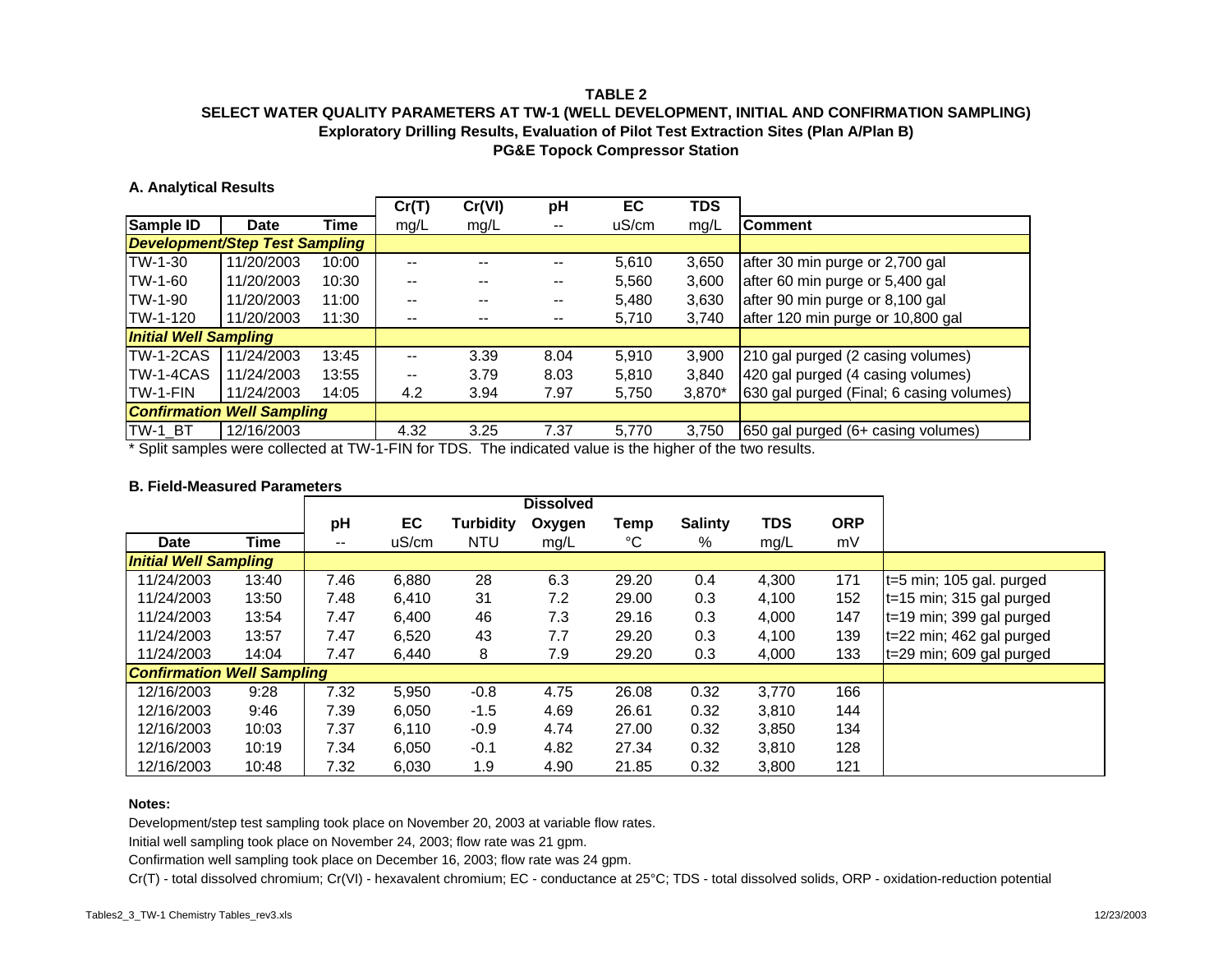#### **TABLE 3 INITIAL TW-1 WATER QUALITY RESULTS Exploratory Drilling Results, Evaluation of Pilot Test Extraction Sites (Plan A/Plan B) PG&E Topock Compressor Station**

| Analyte                                         | <b>Result</b> | <b>Units</b>            | <b>Method</b>      | <b>MRL</b>               |
|-------------------------------------------------|---------------|-------------------------|--------------------|--------------------------|
| <b>General Chemistry</b>                        |               |                         |                    |                          |
| <b>Total Alkalinity</b>                         | 132           | mg $CaCO3/L$            | EPA 310.1          | 5                        |
| <b>Bicarbonate-Alkalinity</b>                   | 132           | mg CaCO <sub>3</sub> /L | Calculation        | 3                        |
| Carbonate-Alkalinity                            | $3$           | mg CaCO <sub>3</sub> /L | Calculation        | 3                        |
| Ammonium                                        | 0.09J         | mg/L as N               | Calculation        | 0.13                     |
| Carbon Dioxide, Total                           | 121           | mg/L $CO2$              | Calculation        | 3                        |
| Chloride                                        | 1250          | mg/L                    | EPA 300.0-A        | 250                      |
| Color (APHA) True                               | 110           | color units             | <b>SM 2120B</b>    | 5                        |
| Conductivity                                    | 5450          | umhos/cm                | EPA 120.1          | $\overline{a}$           |
| Conductivity                                    | 5750          | umhos/cm                | EPA 120.1          | 20.0                     |
| Fluoride                                        | 0.95          | mg/L                    | EPA 300.0-A        | 0.20                     |
| Nitrate/Nitrite                                 | 13.3          | mg/L as N               | EPA 300.0-A        | 2.00                     |
| pH                                              | 7.8           | pH                      | EPA 150.1          | $---$                    |
| pH <sup>1</sup>                                 | 7.97          | pH                      | EPA 150.1          | 0.100                    |
| Silica, Reactive                                | 18.8          | mg/L                    | <b>SM4500 Si-D</b> | 0.4                      |
| Sulfate                                         | 795 J         | mg/L                    | EPA 300.0-A        | 1000                     |
| <b>Total Dissolved Solids</b>                   | 3420          | mg/L                    | Calculation        | ---                      |
| <b>Total Dissolved Solids</b>                   | 3870          | mg/L                    | EPA 160.1          | 10                       |
| Total Dissolved Solids <sup>1</sup>             | 3760          | mg/L                    | EPA 160.1          | 10.0                     |
| <b>Total Suspended Solids</b>                   | 2.4J          | mg/L                    | EPA 160.2          | 10                       |
| <b>Total Phosphorus</b>                         | $0.03$ J      | mg/L                    | EPA 365.1          | 0.05                     |
| <b>Total Organic Carbon</b>                     | 0.81          | mg/L                    | EPA 415.1/2        | 0.50                     |
| Turbidity                                       | 0.4           | <b>NTU</b>              | EPA 180.1          | 0.1                      |
| <b>Metals, Dissolved</b>                        |               |                         |                    |                          |
| Chromium, Hexavalent <sup>1</sup>               | 3.94          | mg/L                    | SW 7199            | 0.0300                   |
| Chromium, Total <sup>1</sup>                    | 4.20          | mg/L                    | <b>SW 6010B</b>    | 0.100                    |
| Iron, Fe                                        | < 0.100       | mg/L                    | EPA 200.7          | 0.100                    |
| <b>Metals</b>                                   |               |                         |                    |                          |
| Barium, Ba                                      | 0.0512        | mg/L                    | EPA 200.7          | 0.0500                   |
| Calcium, Ca                                     | 282           | mg/L                    | EPA 200.7          | 2.50                     |
| Iron, Fe                                        | < 0.100       | mg/L                    | EPA 200.7          | 0.100                    |
| Potassium, K                                    | 21.4          | mg/L                    | EPA 200.7          | 10.0                     |
| Magnesium, Mg                                   | 44.0          | mg/L                    | EPA 200.7          | 2.50                     |
| Manganese, Mn                                   | 0.00626 B     | mg/L                    | EPA 200.7          | 0.0100                   |
| Sodium, Na                                      | 918           | mg/L                    | EPA 200.7          | 250                      |
| Strontium, Sr                                   | 5.65          | mg/L                    | EPA 200.7          | 5.00                     |
| <b>Microbiology</b>                             |               |                         |                    |                          |
| Heterotrophic Bacteria Plate Count <sup>1</sup> | 11,000        | CFUs/mL                 | EPA 9215B          | $\overline{\phantom{a}}$ |

#### **Notes:**

Sample collected from TW-1 on November 24, 2003.

Analyses conducted by CH2M HILL Applied Sciences Laboratory unless otherwise noted.

- <sup>1</sup> Analysis conducted by Truesdail Laboratories (on rush turn-around).
- < Not detected at specified reporting limits
- B Reported value is between method detection limit and reporting limit (metals only).
- J Estimated value between method detection limit and reporting limit.
- MRL method reporting limit